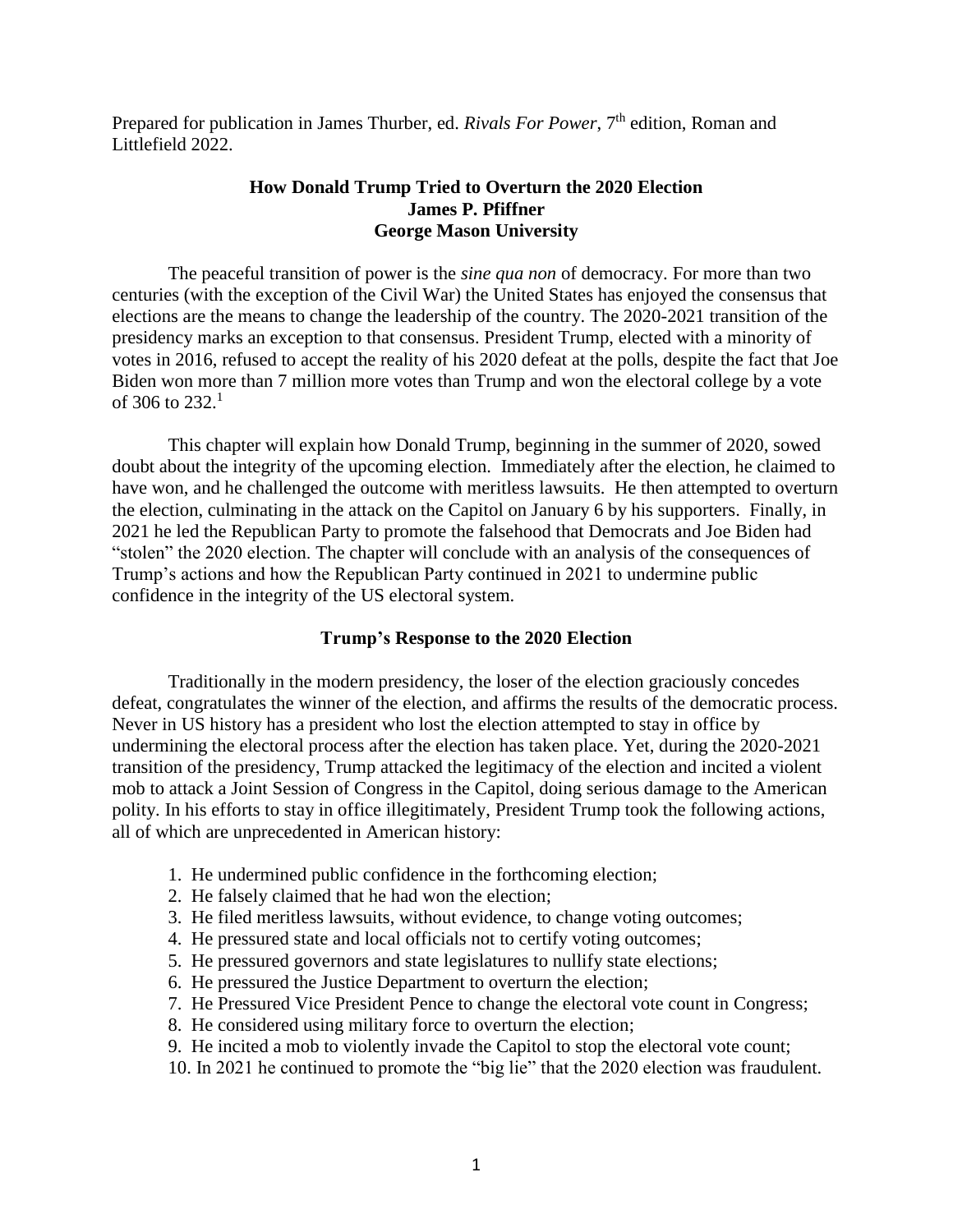#### **1. He undermined public confidence in the forthcoming election**

Trump began undermining the legitimacy of US elections shortly after he won the 2016 election with an electoral college victory, despite losing the popular vote by nearly 3 million votes. He was a sore winner, claiming that he actually won the popular vote because Hillary Clinton got 5 or 6 million illegal votes. $2$ 

In the summer of 2020, President Trump began to lay the groundwork for rejecting the outcome of the forthcoming November election if he did not win. When asked if he would accept the outcome of the election if he lost, he said "I will look at it at the time."<sup>3</sup> In the fall of 2020, many states anticipated that, because of the pandemic, many more voters would take advantage of state laws allowing voters to vote by mail. Democratic voters were more likely to take COVID-19 precautions seriously, and according to opinion polls, were more likely to vote early by mail. It was widely predicted that, on election night, the early reported votes of inperson voting would favor Trump since Republicans were more likely to vote in person on election day. Thus, it would appear that Trump was ahead on election day (a "red mirage"), but that there would be a "blue shift" as mail in ballots were tabulated. (The laws in many states did not allow states to count mail or absentee ballots until election day, thus creating large backlogs of votes to be counted.)

Trump expected this to happen and began to undermine the legitimacy of mail-in ballots. He asserted that mail-in ballots would favor Democrats and would be corrupt. The 2020 election "will be, in my opinion, the most corrupt election in the history of our country."<sup>4</sup> "The only way" they can take this election away from us is if this is a rigged election." 5 In fact, there is no evidence that fraud in US elections is widespread or that voting by mail is any more susceptible to fraud than voting in person. In July 2020 Trump even tweeted about delaying the forthcoming election, "It will be a great embarrassment to the USA. Delay the Election until people can properly, securely and safely vote???"<sup>6</sup>

Arguing that voting by mail would be "fraudulent," Trump opposed extra funding for the Post Office to handle the expected increase of mail-in ballots due to the COVID-19 pandemic. "They want \$25 billion for the Post Office. Now they need that money in order to make the Post Office work so it can take all of these millions and millions of ballots."<sup>7</sup> He Tweeted, "drop the Mail-In Scam before it is too late."<sup>8</sup>

It is unprecedented for a president to equivocate about whether he would accept an election outcome and a peaceful transfer of power. When asked by Fox News Reporter Chris Wallace whether he would "accept the election" outcome in 2020, Trump replied, "I have to see. Look, you  $-$  I have to see. No, I'm not going to just say yes. I'm not going to say no"<sup>9</sup> When asked later whether he would commit to a peaceful transfer of power after the November election, he refused to answer the question directly: "We're going to have to see what happens. . . . You know that I've been complaining very strongly about the ballots, and the ballots are a disaster. . . . Get rid of the ballots and you'll have a very peaceful — there won't be a transfer, frankly. There will be a continuation"<sup>10</sup> During his 2020 debate with Joe Biden, when asked whether he would condemn the actions of the white supremacist group "Proud Boys," Trump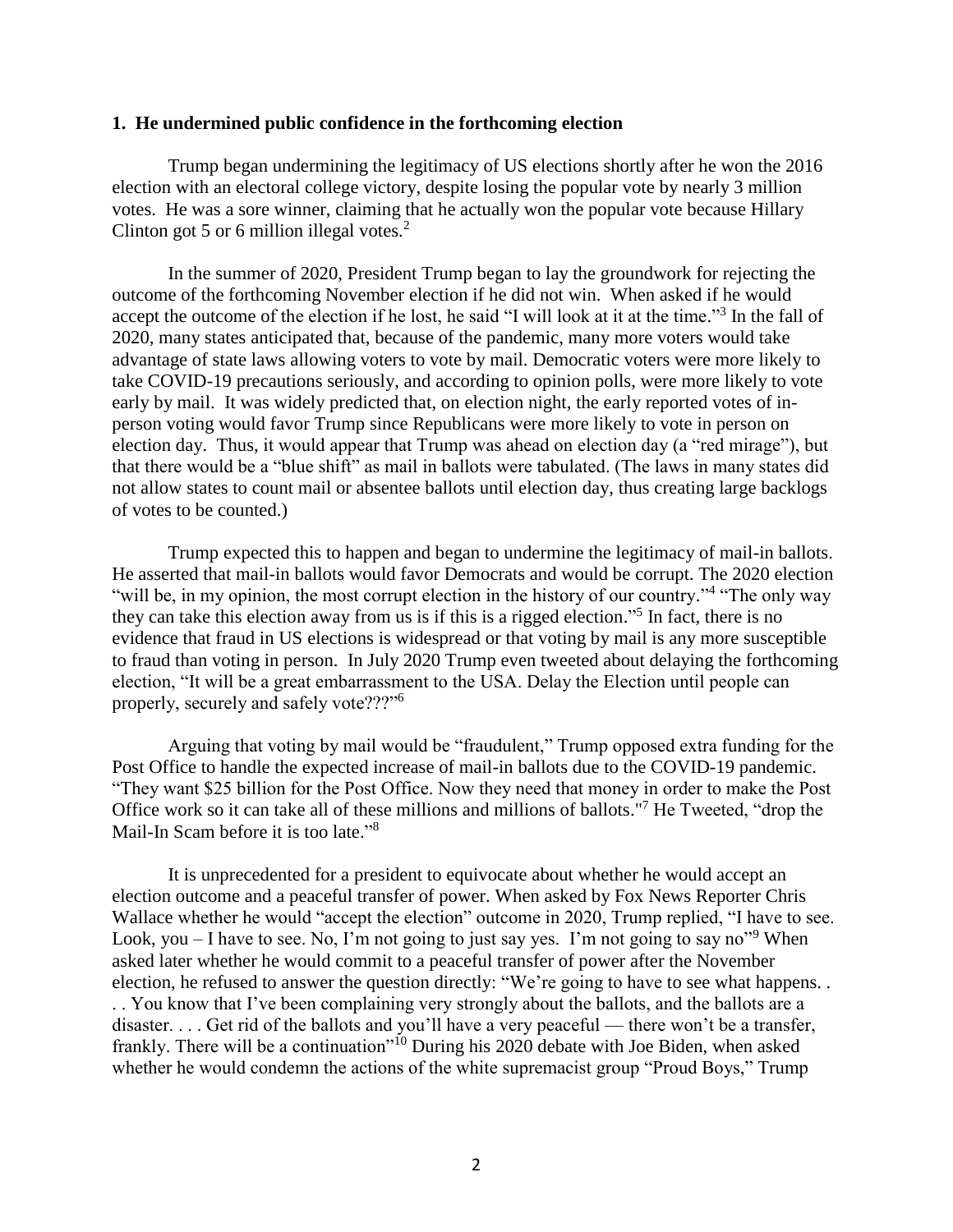instead urged them to "stand back and stand by," seeming to encourage them to consider violence if he did not win the election.<sup>11</sup>

### **2. He falsely claimed that he had won the election**

On the day of the election, it appeared that Biden had won sufficient states to win the electoral college, but final counts were delayed, as states tabulated all of the mail-in and absentee ballots. But Trump preemptively claimed victory. At 12:49 a.m., November 4 (of election night). Trump tweeted, "We are up BIG, but they are trying to STEAL the Election. We will never let them do it. Votes cannot be cast after the Polls are closed!" No votes were cast after the polls closed, though many were counted after the polls had closed.<sup>12</sup>

The day after the election it became clear that Biden would win the popular vote, and further that he was ahead in several of the battleground states. So, the country waited as those states continued to count ballots. Despite final vote counts not being reported, Trump asserted that mail in votes should not be counted. "A lot of votes came too late. I've already decisively won many critical states."<sup>13</sup> He claimed that he had won the election "If you count the legal votes, I easily win. If you count the illegal votes, they can try to steal the election from us."<sup>14</sup> During a news conference that day, he claimed, "We're winning Michigan." "We're winning Wisconsin." "Frankly, we did win this election. . . . This is a major fraud on our nation."<sup>15</sup> On November 5, he tweeted: "STOP THE FRAUD," and "IF YOU COUNT THE LEGAL VOTES, I EASILY WIN THE ELECTION! IF YOU COUNT THE ILLEGAL AND LATE VOTES, THEY CAN STEAL THE ELECTION FROM US!"<sup>16</sup>

Despite Trump's unwillingness to publicly admit defeat, internally reality was beginning to sink in. Trump asked his aides, "How did we lose to Joe Biden? What happened? What went wrong" Can we still win?"<sup>17</sup> His aides, Hope Hicks, Kellyanne Conway and political allies, Senator Phil Graham and Chris Christie tried to get Trump to accept that he had lost.<sup>18</sup> But Trump refused to face reality, and Rudi Giuliani claimed that he had affidavits that testified to fraud. On the same day he claimed to have "27," or "80" affidavits and asked to be put in charge of challenging the election.<sup>19</sup>

As the days passed and more states completed counting their votes, Biden's lead became more firmly established, and on November 7, Biden publicly claimed his victory. But unlike other modern presidential candidates who conceded to their opponents after very close elections, as did Nixon in 1960, Gore in 2000, and Clinton in 2016, Trump declared, "this election is far from over."20

On November 4, Christopher Krebs, the Trump-appointed director of the Department of Homeland Security's Cybersecurity and Infrastructure Security Agency (CISA), which is in charge of coordinating with state and local governments for national election security, released a statement about the 2020 national elections. Noting that all of the states with close election results had paper records of each vote, the statement said, "The November 3<sup>rd</sup> election was the most secure in American history. . . . There is no evidence that any voting system deleted or lost votes, changed votes, or was in any way compromised."<sup>21</sup> After the statement, Trump tweeted, "NO WAY WE LOST THIS ELECTION!" Trump removed Krebs from his position on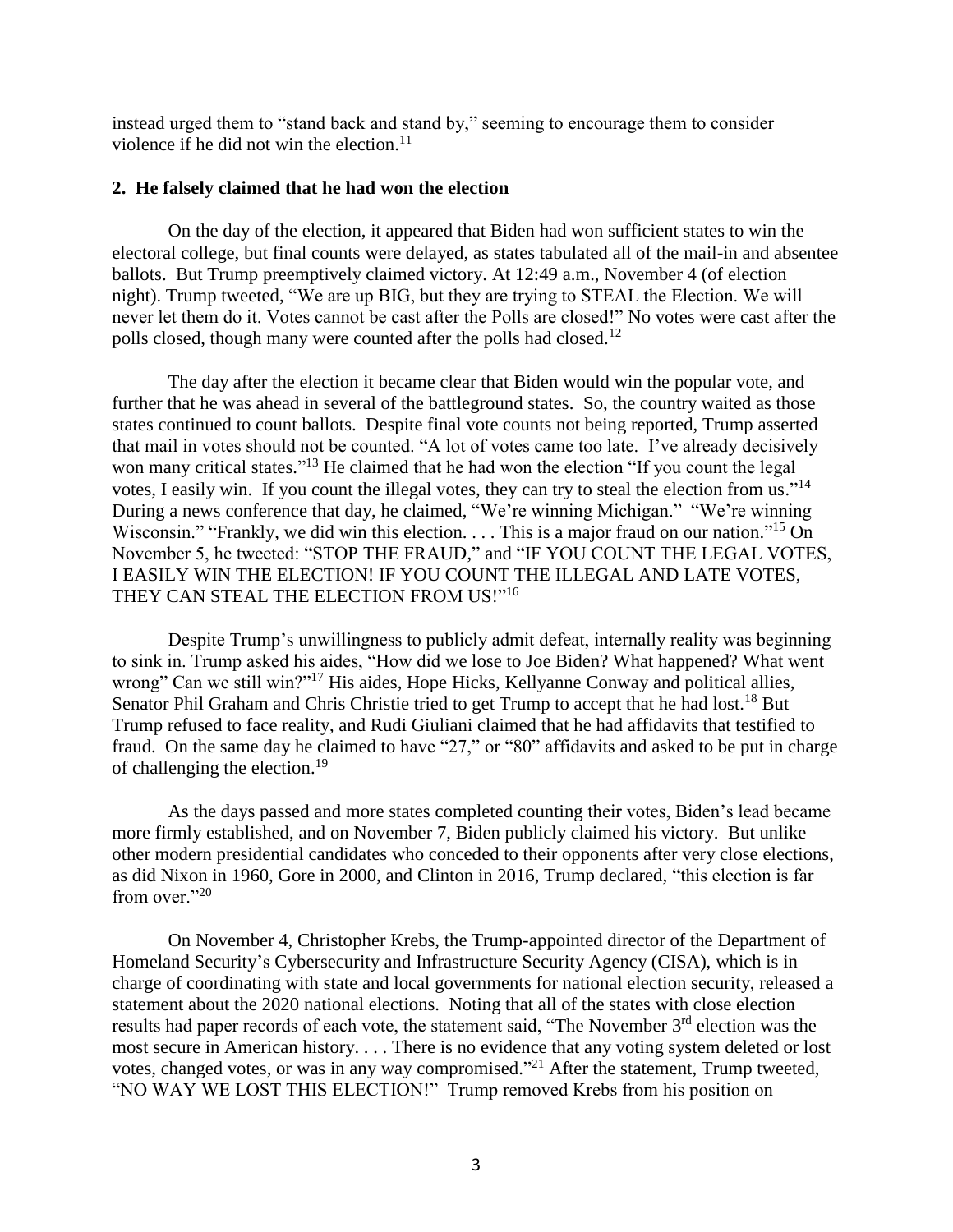November 17.<sup>22</sup> In sum, allegations of computer rigging,  $2<sup>3</sup>$  ballot "dumps,"<sup>24</sup> and denial of access to Republican observers.<sup>25</sup> were all thoroughly debunked.

Ironically, the election was not relatively close. Three presidential elections since 1960 have been won by a smaller electoral college vote margin than the Biden margin of victory, and five candidates have won with fewer electoral votes than Biden won.<sup>26</sup>

On Nov. 16, Attorney General William Barr, after briefings by election experts from the FBI and DHS, concluded that tempering with election outcomes was virtually impossible. "It's all bullshit," Barr declared.<sup>27</sup> Nevertheless, on November 19, Sydney Powell and Rudi Giuliani held a news conference at the Republican Party headquarters in Washington and claimed that Dominion voting machines had been hacked by voting software company Smartmatic, George Soros, Antifa, and Venezuelan officials, in a conspiracy that was supported by a "massive influence of communist money." The problem was that a Republican memo had already reported that an internal investigation demonstrated that Dominion did not use Smartmatic software in 2020, that Dominion had no direct ties to Venezuela, and that there was no evidence that any Dominion personnel had any ties to Antifa.<sup>28</sup> On August 11, 2021 a federal judge ruled that a defamation suit from Dominion Voting Systems against Trump aides could go forward, specifying that Dominion "adequately alleged" that the claims against Dominion were made "knowing that they were false or with reckless disregard for the truth."<sup>29</sup>

## **3. He filed meritless lawsuits, without evidence, to overturn the election**

Presidential campaigns have often been bitter fights, but the tacit understanding of most losing candidates has been that the unity of the country is more important than partisan differences. Contrast President Trump's unwillingness to accept the reality of his defeat with the following statements of two presidential candidates who won the popular vote but lost narrowly in the electoral college.

In 2000, immediately after the Supreme Court stopped the recount of votes in Florida, Al Gore, despite winning 500,000 more popular votes, congratulated George W. Bush. In his public remarks he said, "Just moments ago I spoke with George W. Bush and congratulated him on becoming the  $43<sup>rd</sup>$  president of the United States.  $\dots$  This is America and we put country before party. We will stand together behind our new president."<sup>30</sup> In 2016, after a very close election, in which Donald Trump won the electoral college by winning narrowly in three states (though losing the popular vote by 2.9 million), Hillary Clinton called Trump at 2:35 a.m. election night to concede the election. In her concession speech, she said, "I congratulated Donald Trump and offered to work with him on behalf of our country. I hope that he will be a successful president for all Americans."<sup>31</sup>

Even Richard Nixon, despite a very close election in which he could have challenged Kennedy's margins in Illinois and Texas, refused to do so. When he, as Vice President, presided over the electoral vote count in Congress, he remarked, "I do not think we could have a more striking and eloquent example of the stability of our Constitutional system and of the proud tradition of the American people of developing, respecting and honoring institutions of self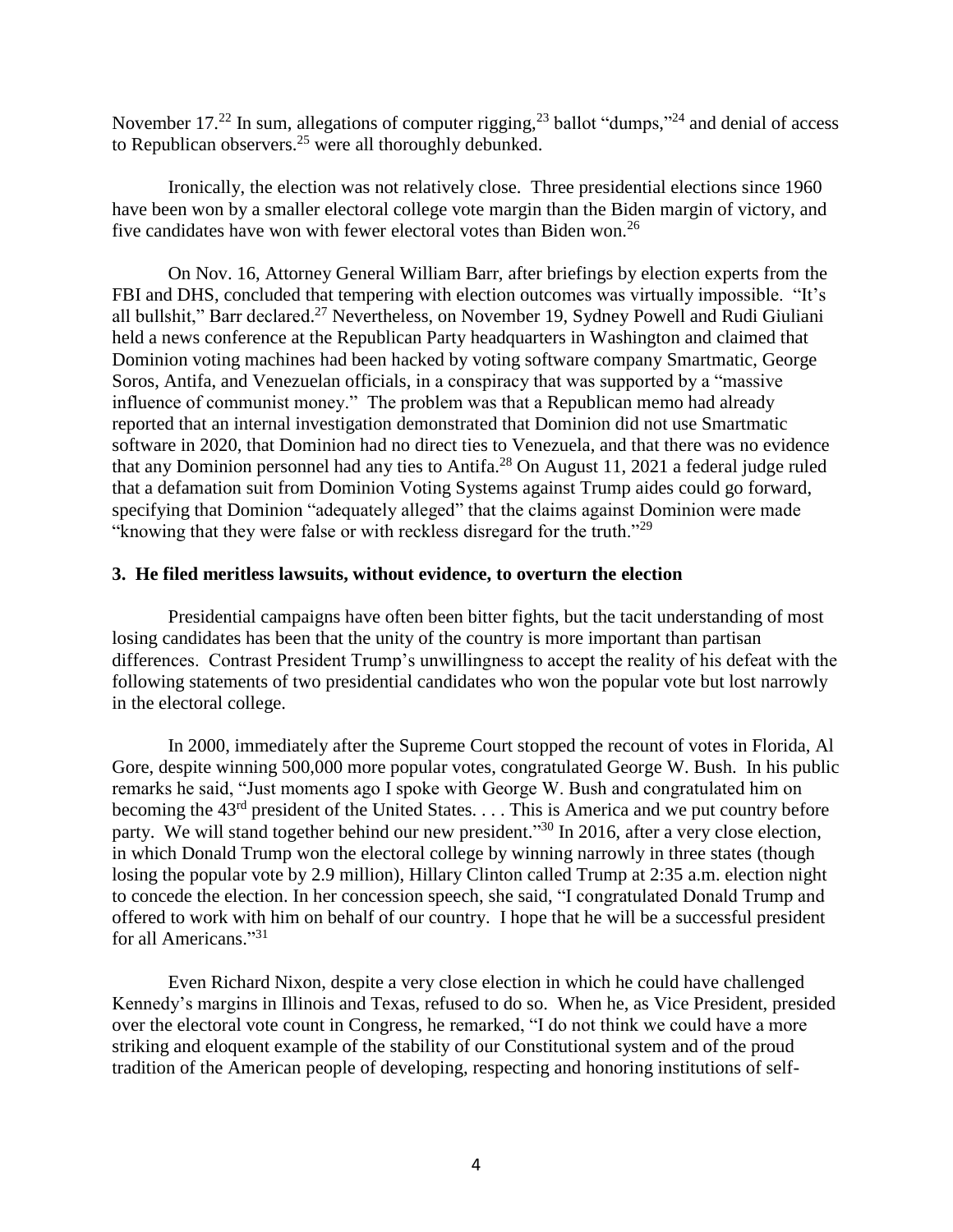government. . . . In our campaigns, no matter how hard-fought they may be, no matter how close the election may turn out to be, those who lose accept the verdict, and support those who win." $32$ 

But Donald Trump was not about to accept the reality of his electoral defeat. rather than concede his loss, Trump and his supporters filed numerous lawsuits to try to reverse the outcome.

In an election involving more than 160 million voters and more than 230,000 polling places in the United States,<sup>33</sup> it is probable that there would be some irregularities, some miscounting, or other problems. Nevertheless, Trump's lawyers were not able to document any problems significant enough to question the outcome of the election results in any state. There were scattered instances of individuals trying to cast more than one ballot, including three Republican voters in Pennsylvania. But many searches in response to President Trump's allegations of widespread fraud were unable to uncover any significant fraud.<sup>34</sup> In losing more than 60 lawsuits challenging votes in the election, Trump could not convince any court that illegal votes were cast for Biden or that election counting procedures shifted the election away from Trump.<sup>35</sup>

Trump initiated multiple lawsuits in state and Federal courts to try to stop votes from being counted or to disqualify votes that had been cast. Trump lost all of these challenges, primarily because there was no evidence of significant fraud or irregularities. Republican and Democratic representatives were present at all polling stations and in the offices where the votes were counted. By mid-December, 86 judges (38 of whom were appointed by Republicans) in more than 60 court cases, from state courts through the Supreme Court rejected Trump's claims of fraud.

In a case Trump brought in Pennsylvania, which Biden won by more than 80,000 votes, a Trump-appointed judge in the U.S. Third Circuit Court of Appeals wrote for a unanimous court, "Free, fair elections are the lifeblood of our democracy. Charges of unfairness are serious. But calling an election unfair does not make it so. Charges require specific allegations and then proof. We have neither here."<sup>36</sup> The Supreme Court of Wisconsin, in rejecting a lawsuit to overturn the Wisconsin election, declared, "Judicial acquiescence to such entreaties built on so flimsy a foundation would do indelible damage to every future election. . . . This is a dangerous path we are being asked to tread."<sup>37</sup>

In the fall of 2020, when Trump had the opportunity to appoint a third justice to the Supreme Court, he said that he expected the election to "end up in the Supreme Court. And I think that it's very important the we have nine justices."<sup>38</sup> On December 9, Trump tweeted "OVERTURN," tacitly admitting that Biden had won the votes necessary to win, but that Trump wanted the Supreme Court to overturn the election outcome. He tweeted that the Supreme Court "has a chance to save our Country" and "The Election was RIGGED."<sup>39</sup>

In the second of two suits rejected by the Supreme Court, the state of Texas, joined by Trump and the attorneys general of 17 states, argued that the voting procedures in four other states (Wisconsin, Georgia, Michigan, and Pennsylvania) were flawed and demanded that the Supreme Court overturn the election. It was extremely unusual for states formally to challenge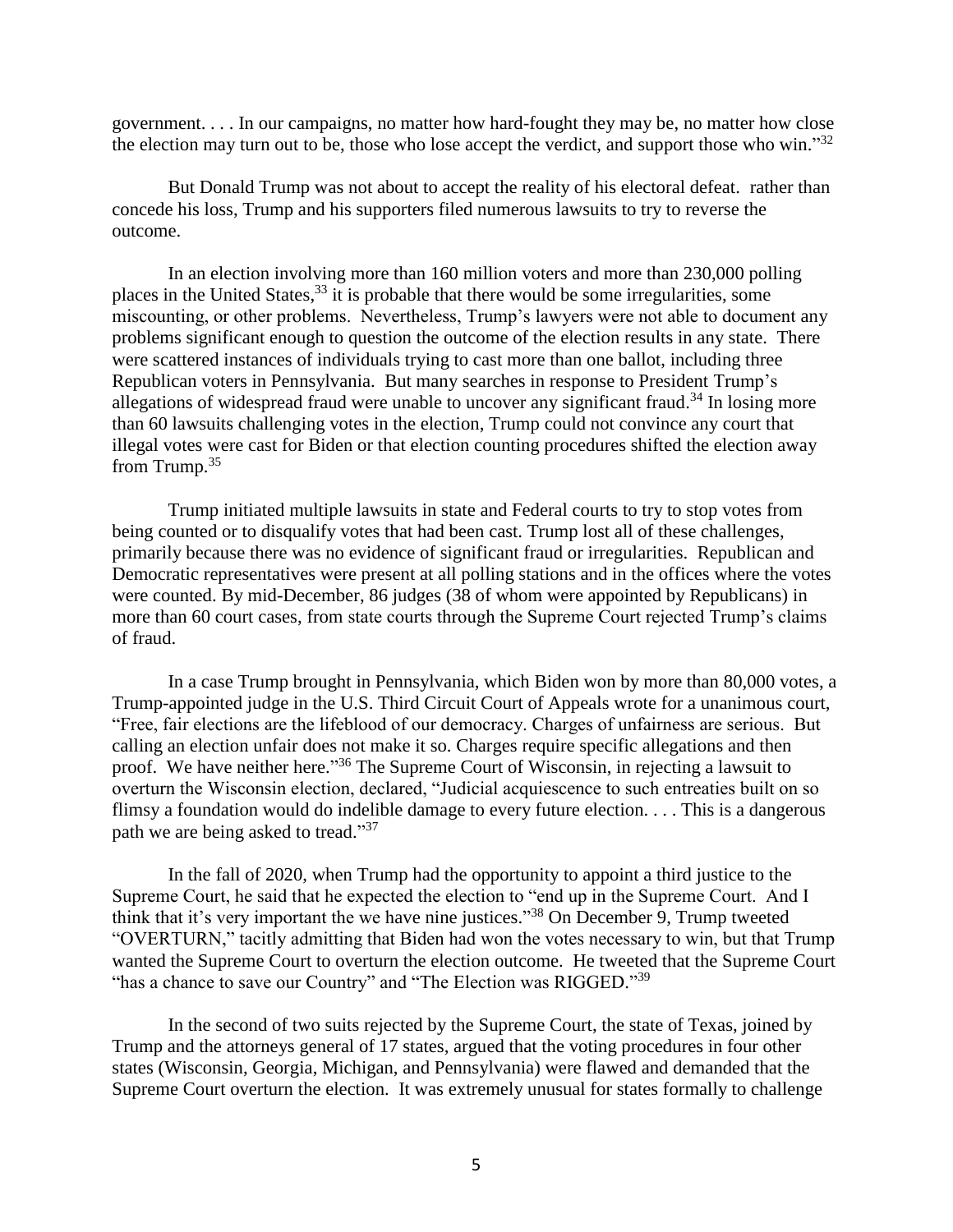the voting laws, procedures, and administration of elections in other states. Even more alarming was the joining of the suit by Republican members of Congress. Initially, 126 House members had signed an *amicus* brief supporting the lawsuit, and after threats by Rep. Mike Johnson (R-LA) that President Trump would retaliate against those who did not sign on. Seventeen of the members of Congress who signed the amicus brief were, in effect, asking the Court to invalidate their own elections. [cite?]

In rejecting the lawsuit, the Supreme Court (with six conservatives and three Trump appointees) declared that Texas "had not demonstrated a judicially cognizable interest in the manner in which another state conducts its elections."<sup>40</sup> After his loss in the Supreme Court, Trump called the decision a "disgraceful miscarriage of Justice," and tweeted "WE HAVE JUST BEGUN TO FIGHT!!!"<sup>41</sup>

## **4. He pressured state and local officials not to certify election outcomes**

With his lawsuits failing to convince any judges to reverse the vote count in any state, Trump turned to the formal, though usually *pro forma*, procedures for counting votes in presidential elections. After votes are cast in each polling station, the results are tabulated, certified, and then forwarded to the state capital, where Governors must certify the outcome of the election.

Trump tried to intervene at local levels in battleground states to try to stop vote counts from being certified. Trump lost Michigan by more than 150,000 votes, but after the initial certification of votes in heavily Democratic Wayne county, Trump personally called a Republican member of Wayne County's Board of Canvassers to convince her not to cast her vote to certify the election, though she did. After more pressure from Trump, she tried to rescind her initial vote, but she was not allowed to rescind her vote, because it was an administrative duty.<sup>42</sup> Such personal intervention of a president to put pressure on a local election administrator was unprecedented in modern times.

In the close race in Georgia, which Biden won by only about 12,000 votes, Trump pressured the Republican governor, Brian Kemp, to intervene in the vote count. Trump also attacked the Republican Secretary of State, Brad Raffensperger, demanding that he shift the vote count to favor Trump. Despite threats to his life, Raffensperger oversaw a hand recount of the votes and refused to intervene in what he called a free and fair election.<sup>43</sup> Raffensperger announced, on December 7, "We have now counted legally cast ballots three times, and the results remain unchanged."<sup>44</sup> Subsequently, Trump called Raffensperger an "enemy of the people."<sup>45</sup> Trump's oral attacks were so vituperative that his supporters threatened the Georgia Republican Secretary of State and the Republican voting administrator with violence, and they had to be provided security protection. An audit of more than 15,000 signatures on absentee ballots in Georgia did not find any fraudulent ballots.<sup>46</sup>

Inspired by Trump's claims of fraud, armed protestors threatened state officials, Democrat and Republican, in Michigan, Georgia, Vermont, and Pennsylvania.<sup>47</sup> Georgia voting administrator Gabriel Sterling, a Republican who voted for Trump, specifically refuted allegations of voting improprieties in the Georgia election. <sup>48</sup> He then publicly admonished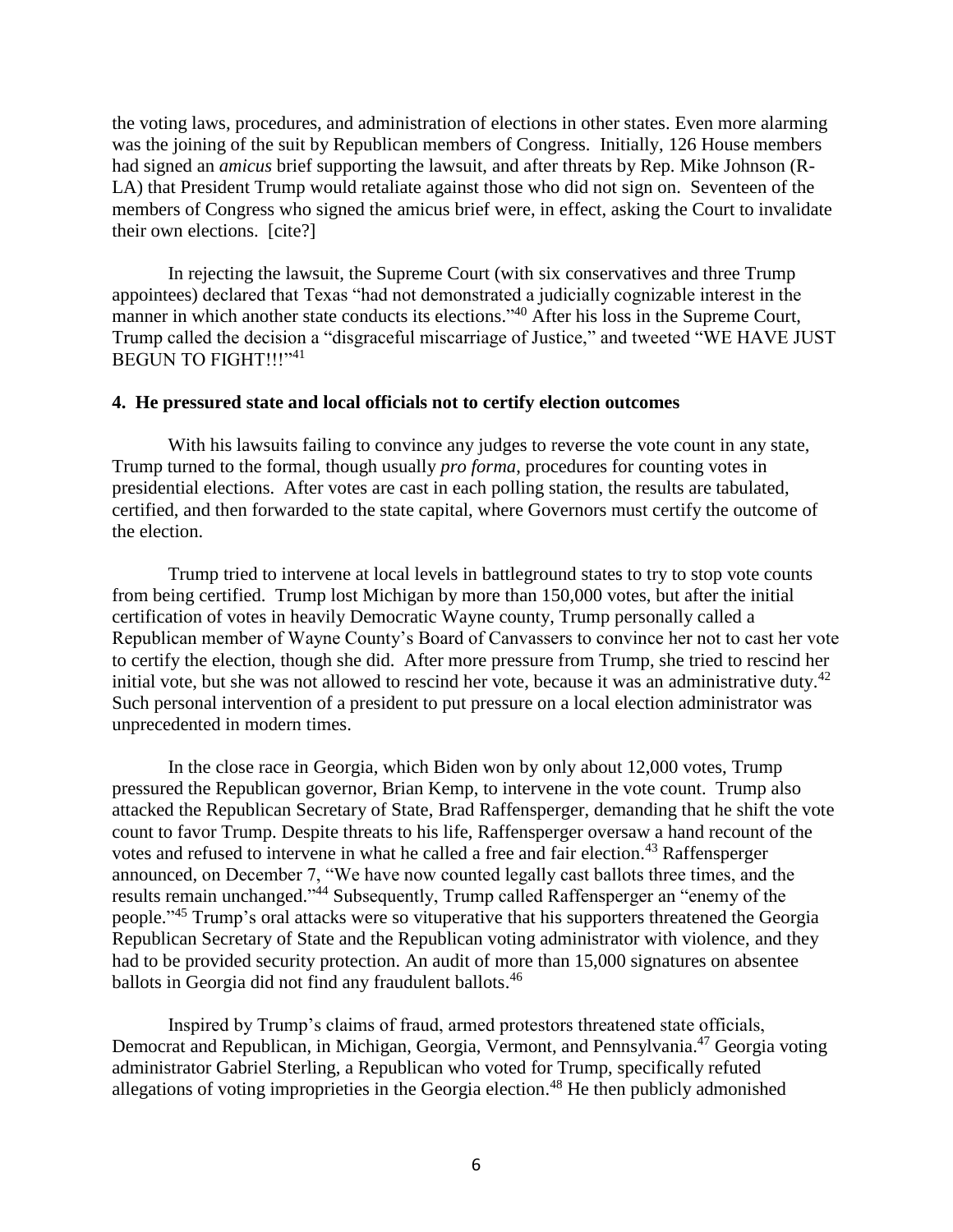Trump for inciting his followers to violence to overturn the election, "you have the right to go through the courts. . . . Stop inspiring people to commit potential violence. . . . Someone's going to get killed. It's not right. . . . Death threats, physical threats, intimidation — it's too much."<sup>49</sup>

Three days before Congress was to meet to count electoral votes, Trump personally called the Georgia Secretary of State and pressured him to "find" enough votes to change the election outcome in Georgia. Urging Brad Raffensperger to change the election outcome, Trump said "there's nothing wrong with saying that, you know, um, that you've recalculated . . . . So look. All I want to do is this. I just want to find 11,780 votes, which is one more than we have because we won the state." He also threatened criminal prosecution. "You know what they did and you're not reporting it. You know, that's a criminal — that's a criminal offense."<sup>50</sup>

# **5. He pressured governors and state legislatures to nullify state elections**

Article II of the Constitution provides that, "Each State shall appoint, in such Manner as the Legislature thereof may direct" the electors who will cast electoral ballots for president. All states have laws providing that voters in the states determine the slates of electors who cast ballots for president. All states except two have decided that whichever candidate wins the most popular votes in the state will receive the full slate of electors to cast the state's electoral ballots Maine and Nebraska split their votes by electoral districts). After his other attempts to change the election outcome failed, Trump tried to take advantage of this constitutional provision to try to pressure state legislatures to ignore the laws in their states and award their electoral votes directly to Trump, despite his loss in the state elections.

In his efforts, Trump brought the leaders of the Michigan legislature to the White House to try to convince them to have the Michigan legislature throw out the popular vote and appoint their own slate of electors to cast their ballots for Trump. After talking with Trump, they refused to do his bidding.<sup>51</sup> He called on the state legislature of Wisconsin to "overturn this ridiculous State Election. . . . We won in a LANDSLIDE."<sup>52</sup>

Despite two recounts that confirmed the initial count of votes, Trump called Republican Georgia Governor Brian Kemp and urged him to have the legislature ignore the popular vote in the state and appoint its own set of electors to cast their ballots for Trump. When Kemp refused because he could not legally do so, Trump called him "hapless" and a "moron," saying "I will easily & quickly win Georgia" and threatened to support a primary rival to Kemp in the 2022 election.<sup>53</sup> Trump attacked the Republican governors of Georgia and Arizona, saying that voters should "vote them out of office!"<sup>54</sup>

Despite losing Pennsylvania by more than 80,000 votes, Trump personally addressed by phone a meeting of State Senate Republicans to convince them to ignore the popular vote and award Pennsylvania's electoral votes to him. When legislative leaders said that they did not have the authority to do it, 64 members of the Pennsylvania legislature sent a letter to Pennsylvania's representatives in Congress and urged them to object to their own state's slate of electors when the electoral votes were counted by Congress on January 6, 2021.<sup>55</sup>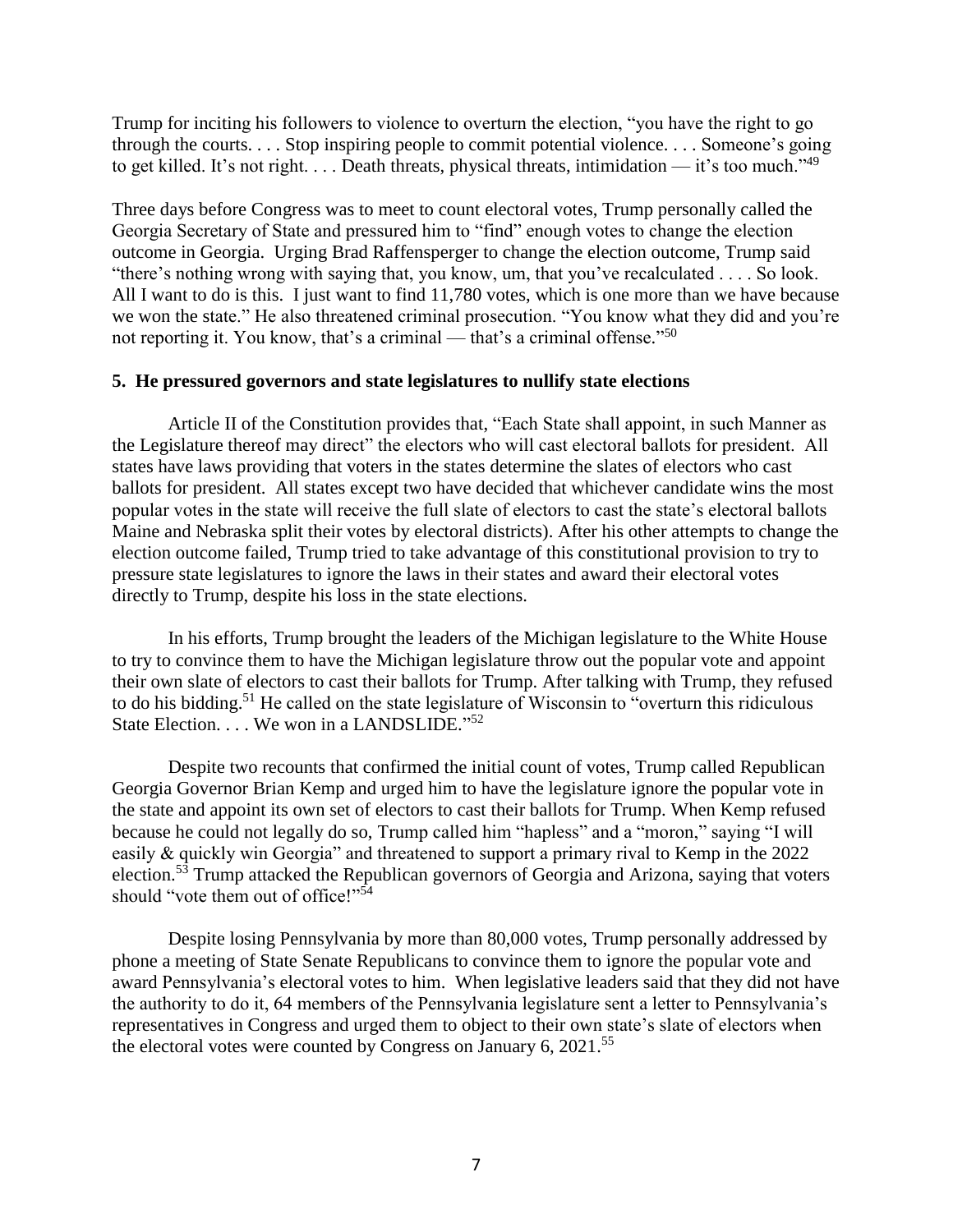In all, Trump personally called at least 31 Republican state and local official in states that he lost and called to the White House twenty Republican state legislators and other officials to convince them to reverse elections in their states.<sup>56</sup> Despite Trump's attempts to overturn election outcomes in six states and recounts in two (Georgia and Wisconsin), Biden's victories were confirmed by multiple officials in each state.

### **6. He Pressured the Justice Department to overturn the election.**

The Department of Justice had a long standing practice not to investigate allegations of election irregularities until after votes were certified so as not to insert itself into the politics of campaigns. Nevertheless, on November 9, Attorney General William Barr instructed his subordinates to begin investigating Trump's false claims of election fraud.<sup>57</sup> After the investigations, Attorney General Barr told Trump on December 1, that Justice Department investigations had, "not seen fraud on a scale that could have effected a different outcome in the election." 58

Immediately after Barr announced his resignation on Dec. 14, Trump and his chief of staff Mark Meadows began to pressure Acting Attorney General Jefferey Rosen to file briefs to support allegations that there had been fraud in the election. Rosen refused, stating that the Justice Department had already examined the issue and that there was no basis for such filings. Over the next month, Trump and chief of staff Mark Meadows continued to pressure Rosen.

According to the Senate Majority Report on Trump's actions, in his pressure campaign, Trump "directly and repeatedly asked DOJ's acting leadership to initiate investigations, file lawsuits on his behalf, and publicly declare the 2020 election corrupt."<sup>59</sup> After the election the president began talking with Assistant Attorney General for the Civil Division of DOJ, Jeffrey Clark, who agreed with Trump that the election had been marred by fraud.

On Dec. 28, after talking with Trump, Clark emailed Acting Attorney General Jeffrey Rosen and Principal Associate Attorney General Richard Donoghue, attaching a draft letter ("Georgia Proof of Concept") saying that DOJ had taken notice of irregularities in the 2020 election and that the state should call a special session of the state legislature to "consider appointing a new slate of Electors." He further suggested that similar letters be sent to "each relevant state."<sup>60</sup> Rosen and Donoghue rejected Clark's proposal, after which Clark disclosed that Trump had offered to fire Rosen and replace him with Clark. The implied threat was that if Rosen sent the letter, he [Clark] would reject Trump's offer.

According to notes taken by Deputy Attorney General Richard Donoghue, on Dec. 27, Rosen told Trump that the Justice Department could not change the outcome of the election. Trump responded, "just say the election was corrupt and leave the rest to me and the [Republican] Congressmen."<sup>61</sup>

The issue of the Clark-drafted letter to Georgia and the replacement of Rosen by Clark came to a head on January 3 when Rosen along with his deputy, Richard Donoghue were called to a meeting with Trump and Clark in the Oval Office. According to Rosen, Trump stated at the beginning of the meeting, "One thing we know is you, Rosen, aren't going to do anything to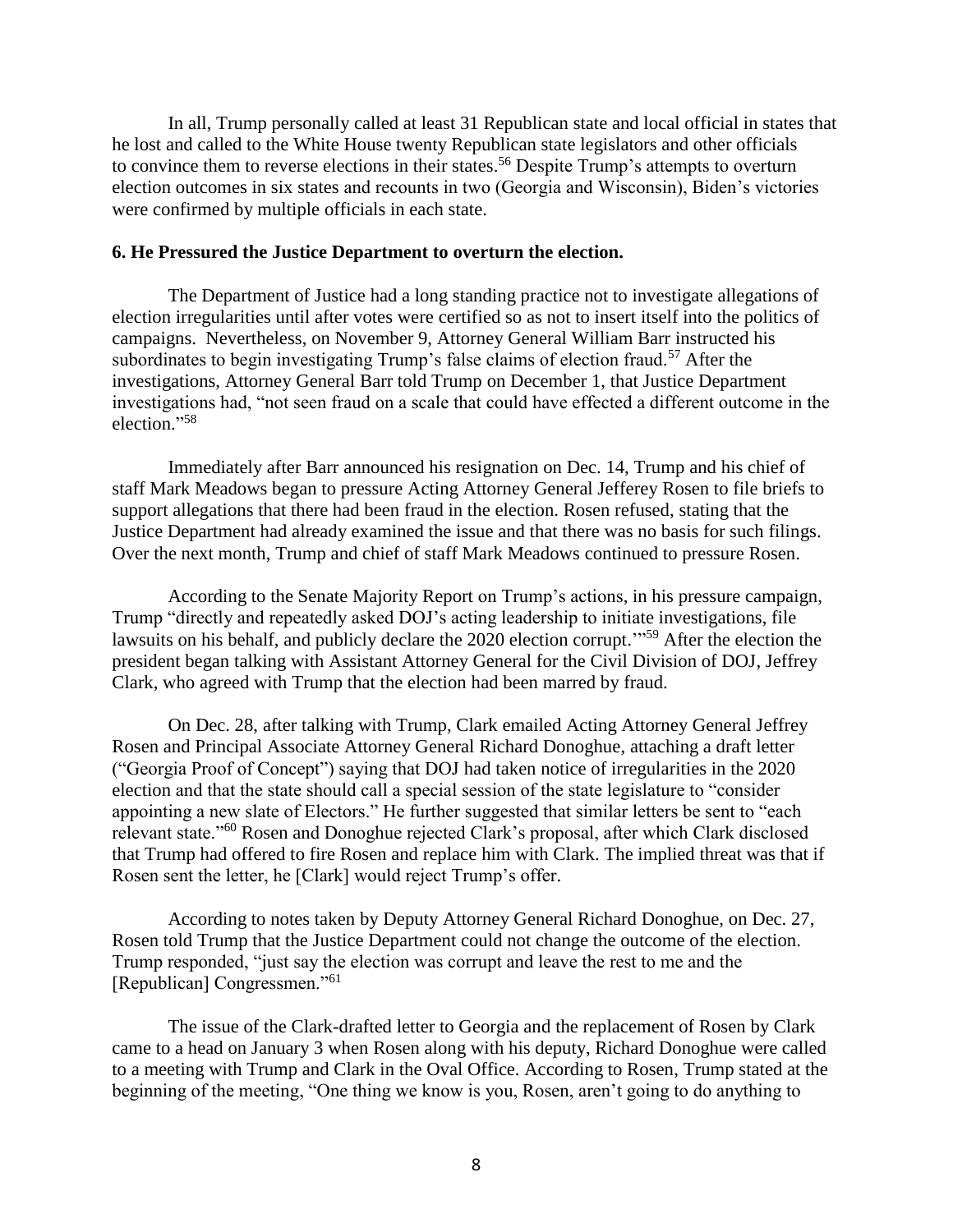overturn the election."<sup>62</sup> Note that Trump did not say challenge the vote count but specified "overturn the election."<sup>63</sup> Rosen told Trump that he would not send the letter to Georgia because there was no evidence of fraud or irregularities in the election

Donoghue told Trump that he and seven DOJ assistant attorneys general (all Trump appointees) would resign if Clark were appointed to replace Rosen. The president's counsel, Pat Cipollone, calling Clark's proposal a "murder-suicide pact," said that he and his deputy would also resign if Trump carried out his plan to replace Rosen with Clark. **<sup>64</sup>** At the end of the meeting, Trump decided not to replace Rosen with Clark.

### **7. He Pressured Vice President Pence to Change the Electoral Vote Count in Congress**

After the electors had cast their ballots and were certified in their state capitals, the ballots were sent to the Capitol by December 14, and it was clear (as it always had been) that Biden received 306 electoral votes to Trump's 232, Trump, however, continued to deny this reality. Hours after the electoral votes were cast, he tweeted, "Many Trump votes were routed to Biden. This Fake Election can no longer stand. Get moving Republicans."<sup>65</sup>

The law governing the counting of electoral ballots, the Electoral Count Act (3 USC 15), provides that Congress must meet in a joint session on January 6 after each election year. The law further provides that if the electoral ballots have been, ascertained "at least six days before the time fixed for the meeting of the electors" (which all were according to the laws of the states), the electoral vote count for the states "shall be conclusive" (3 U.S. Code 5). The Constitution (12tth Amendment) provides that "The President of the Senate shall . . . open all the certificates and the votes shall then be counted." Thus, the role of the Vice President is merely ministerial – to count votes and declare the winner -- and the role of Congress is only to assure that the electoral votes delivered from the states are authentic and counted, not to judge the outcome of the election. 66

The Electoral Count Act specifies that if a member of the House, along with a member of the Senate, challenges in writing, the validity of any state's slate of electors, each house meets separately and must return with its judgment within two hours. If both houses agree that the slate of electoral votes is invalid, those votes are not counted; otherwise, the certified ballots remain valid.

Nevertheless, President Trump incorrectly asserted that "The Vice President has the power to reject fraudulently chosen electors."<sup>67</sup> He urged Pence to, "come<sup>[s]</sup> through for us" in the joint session. "He's a great guy. Of course, if he doesn't come through, I won't like him quite as much."<sup>68</sup> He called Senators not supporting his objection the "surrender caucus."

With Trump's active encouragement, some of his supporters in Congress planned to challenge slates of electoral votes during the formal counting in the joint session of Congress.

Eleven Senators promised to challenge the electoral vote count, based on vague allegations of fraud, but without any specific evidence. Senator Mitt Romney (R-UT) said, "I could never have imagined seeing these things in the greatest democracy in the world. . . . Has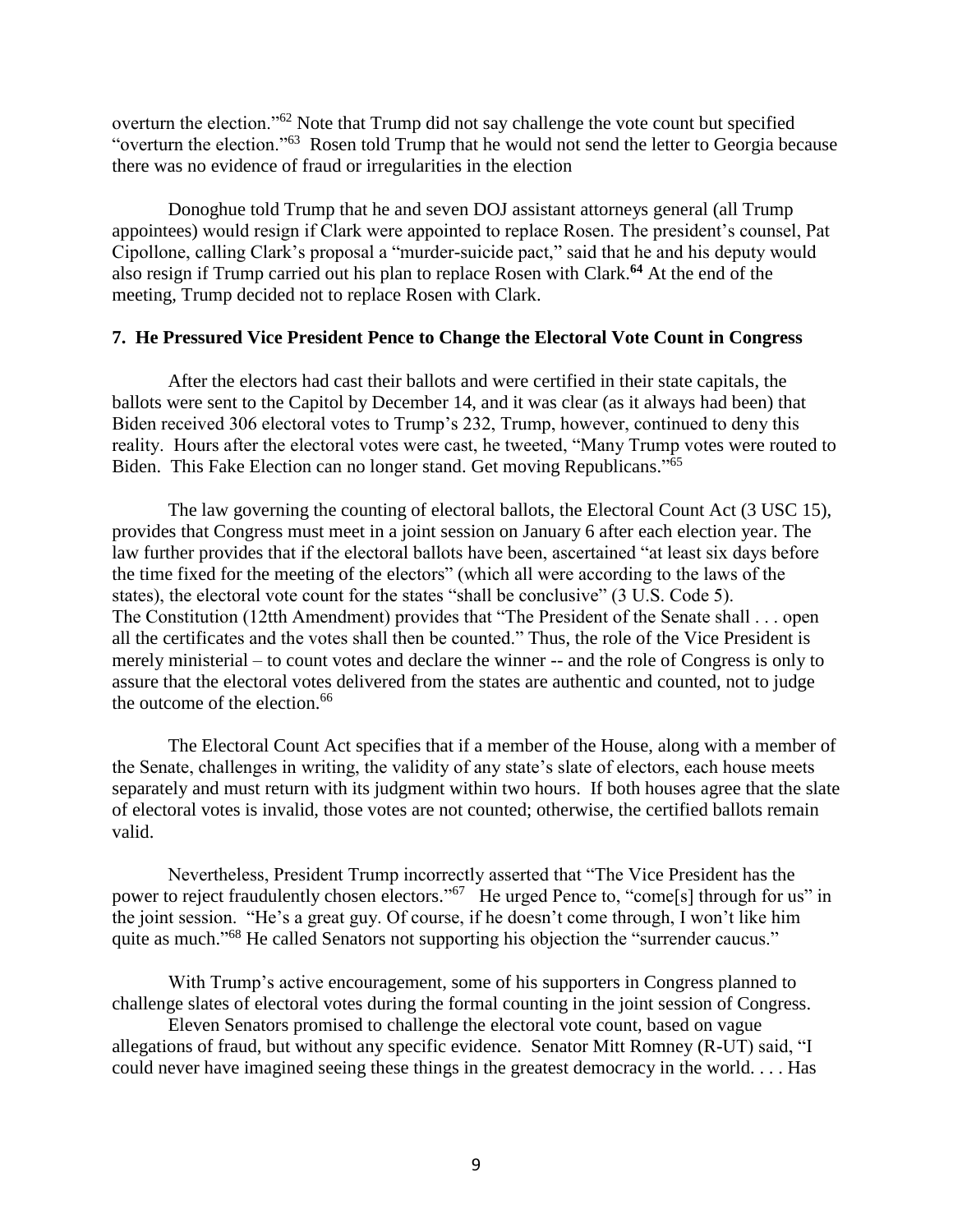ambition so eclipsed principle?"<sup>69</sup> Historically, other electoral vote counts had been challenged, but they were merely symbolic, not serious objections.<sup>70</sup>

The difference in 2020, however, was that President Trump had continued to claim, without evidence, that the election was invalid because of fraud perpetrated by Democrats. His challenges to the 2020 election were intended to be serious and to overturn the election. It is the duty of the states, according to their laws, to decide which slate of electors to send to Congress; it is not the role of Congress to choose electors. The only provision for questioning electors is a written objection raised by a Representative and a Senator, which triggers separate votes by each House, and unless both houses agree, the electoral votes certified by the states stand.

In the very close elections of 1961 and 2001 (compared to Biden's margin of more than 7 million popular and 74 electoral votes in 2020), Vice Presidents Nixon and Gore, as Presidents of the Senate and candidates for the presidency, overruled challenges from their own parties. Importantly, they had quickly admitted that their opponents had won the election, despite the extreme closeness of each election. In 2017 Vice President Biden overruled several objections from Democrats and declared Donald Trump president-elect. "It is over," he stated.<sup>71</sup> If the Vice President could change the outcome of the election, Vice Presidents Nixon (in 1961) and Gore (in 2001) could have made themselves president despite having lost their elections.

In addition to the planned objections to slates of electors in 2021, Trump supporters concocted another ploy to reverse the electoral outcome. On December 14, the day that electors met in their capitals to formally cast their ballots, Trump aide Stephen Miller announced that in some states lost by Trump, the slate of Trump electors (who had no legal status because they lost the popular votes in their states) would nevertheless meet by themselves to vote for Trump and transmit their ballots to the Senate.<sup>72</sup> In several states, the Republicans who were electors who would have cast their votes for Trump, had he won the vote their states, met and purported to cast electoral votes to send to the Capitol.<sup>73</sup> Any "votes" from such states had no legal significance, because they were not chosen according to the laws of the states.

Representative Louie Gohmert (R-TX) filed a lawsuit in Texas arguing that the Electoral Count Act was unconstitutional and that the Vice President had, "sole discretion in determining which electoral votes to count for a given State, and must ignore and may not rely on any provisions of the Electoral Count Act that would limit his exclusive authority."<sup>74</sup> On January 1, 2021, the suit was dismissed by a Federal judge in Texas who had been appointed by President Trump.

With January 6 fast approaching, Trump told Vice President Pence to meet with Republican lawyer John Eastman. Pence met with Eastman on January 4, who showed Pence a memo he had written outlining how Pence could reject certified state electoral votes and either declare Trump the winner or throw the election to the House of Representatives.<sup>75</sup>

The memo posited that "7 states have transmitted dual slates of electors," one slate for Biden and one for Trump. Actually, no state submitted two slates of electors to Congress. The memo then argued that Pence could unilaterally decide that "because of the ongoing disputes in the 7 States [that had voted for Biden], there are no electors that can be deemed validly appointed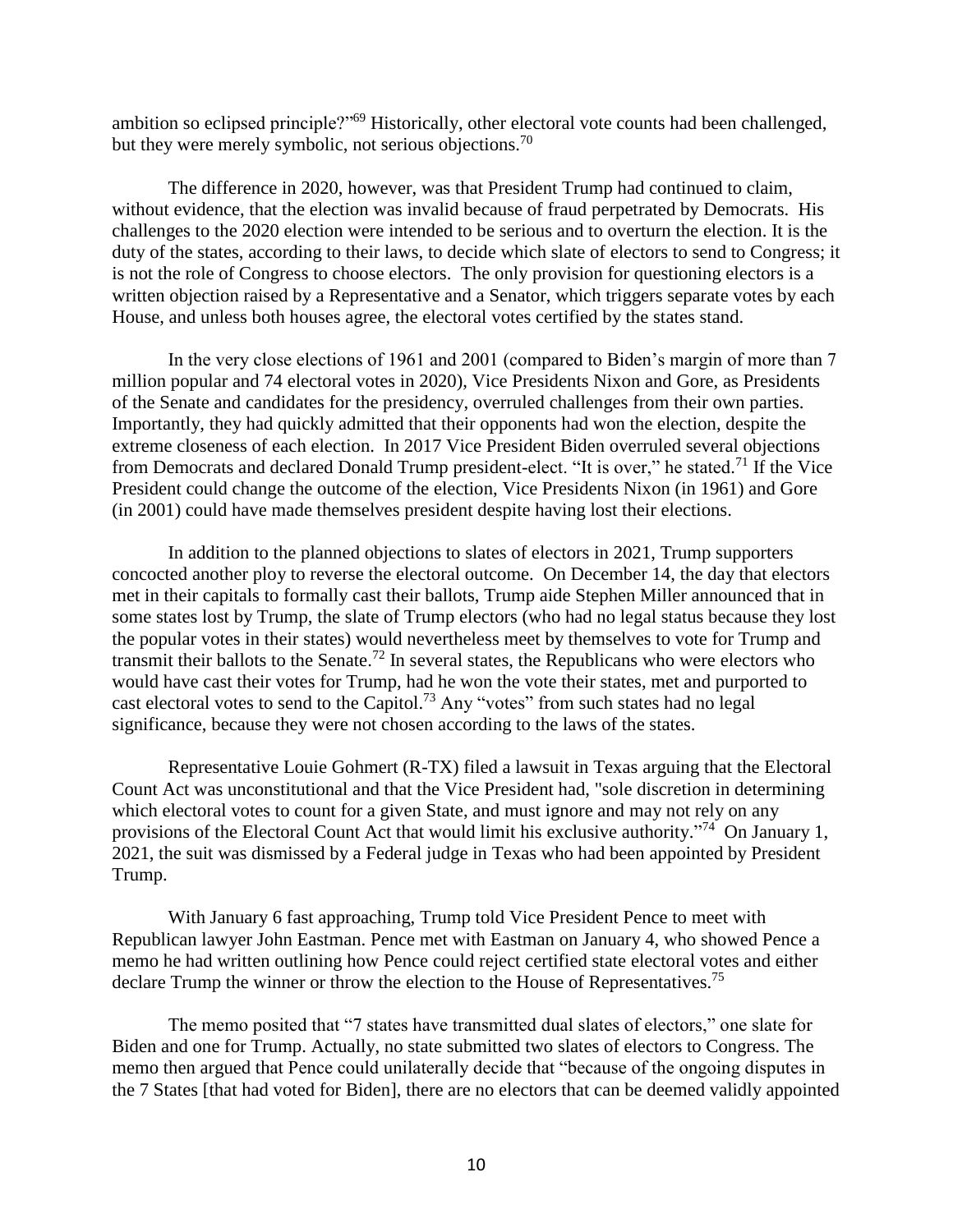in those States." Without the electoral votes for Biden in those seven states, Trump would be ahead in the electoral vote count, and Pence would declare him president. If that did not work, Pence would declare that there is no majority in the electoral vote count (270 would be a majority of the total 538 electoral votes), and thus, according to the  $12<sup>th</sup>$  Amendment, the election would be determined by the House of Representatives (voting by states), where Republicans had control of 26 state delegations and thus would elect Trump as president.

Republican Senator Mike Lee of Nevada had checked with elected officials in Georgia, Pennsylvania, Wisconsin, and Michigan as well as Arizona. He was told that not even one legislative chamber in any of those states would send another slate of electors or decertify the ones they had sent to Congress.<sup>76</sup>

Eastman's memo then went on to assert that "the Constitution assigns this power [to decide which slates of electoral votes to recognize] to the Vice President as the ultimate arbiter." But the 12<sup>th</sup> amendment does not give that authority to the Vice President. Rather, it states that "The President of the Senate shall . . . open all the certificates and the votes shall then be counted." Note that it does not say that the Vice President shall count the votes. It is the duty of Congress in joint session to count the votes, and Congress had procedures for vote counting which had been followed since 1793.

This standard, historical process was reiterated by the newly elected  $117<sup>th</sup>$  Congress on January 3, 2021 by Senate Concurrent Resolution 1. The Resolution stated that on January 6 in a joint session of Congress, "two tellers shall be previously appointed . . . to whom shall be handed, as they are opened by the President of the Senate, all the certificates," and "the votes having been ascertained and counted . . . shall be delivered to the President of the Senate, who shall thereupon announce the state of the vote."

The Concurrent Resolution was agreed to by Congress; the Senate at that time was still controlled by Republicans, since the Georgia Senate runoff elections had not yet been held. It is clear from the Constitution, the Electoral Count Act, and historical precedent that the Vice President's role is to "announce" the outcome, not count the votes or rule on which electoral votes should be counted.

Trump was putting great pressure on Pence to follow Eastman's scheme and declare Trump the winner or at least say that the electoral votes were in doubt. On January 5, Trump told Pence, "This all I want you to do, Mike. Let the House decide the election. "I don't want to be your friend anymore if you don't do this."<sup>77</sup> In a call on January 6, Trump told Pence, "You can either go down in history as a patriot, or you can go down in history as a pussy."<sup>78</sup>

Pence was very conflicted; he wanted to please the President, but he had been told by many conservative lawyers that the Vice President did not have the authority to do what he was asked to do by Trump and Eastman. Pence even called Dan Quayle, who had been Bush 41's Vice President, and who, as President of the Senate on January 6, 1993, had declared that Bill Clinton had been elected president. Quayle told Pence, "Mike, you have no flexibility on this. None. Zero. Forget it. Put it away."<sup>79</sup> When Pence told Trump that he would abide by the law, Trump told him, "You've betrayed us. I made you. You were nothing. Your career is over if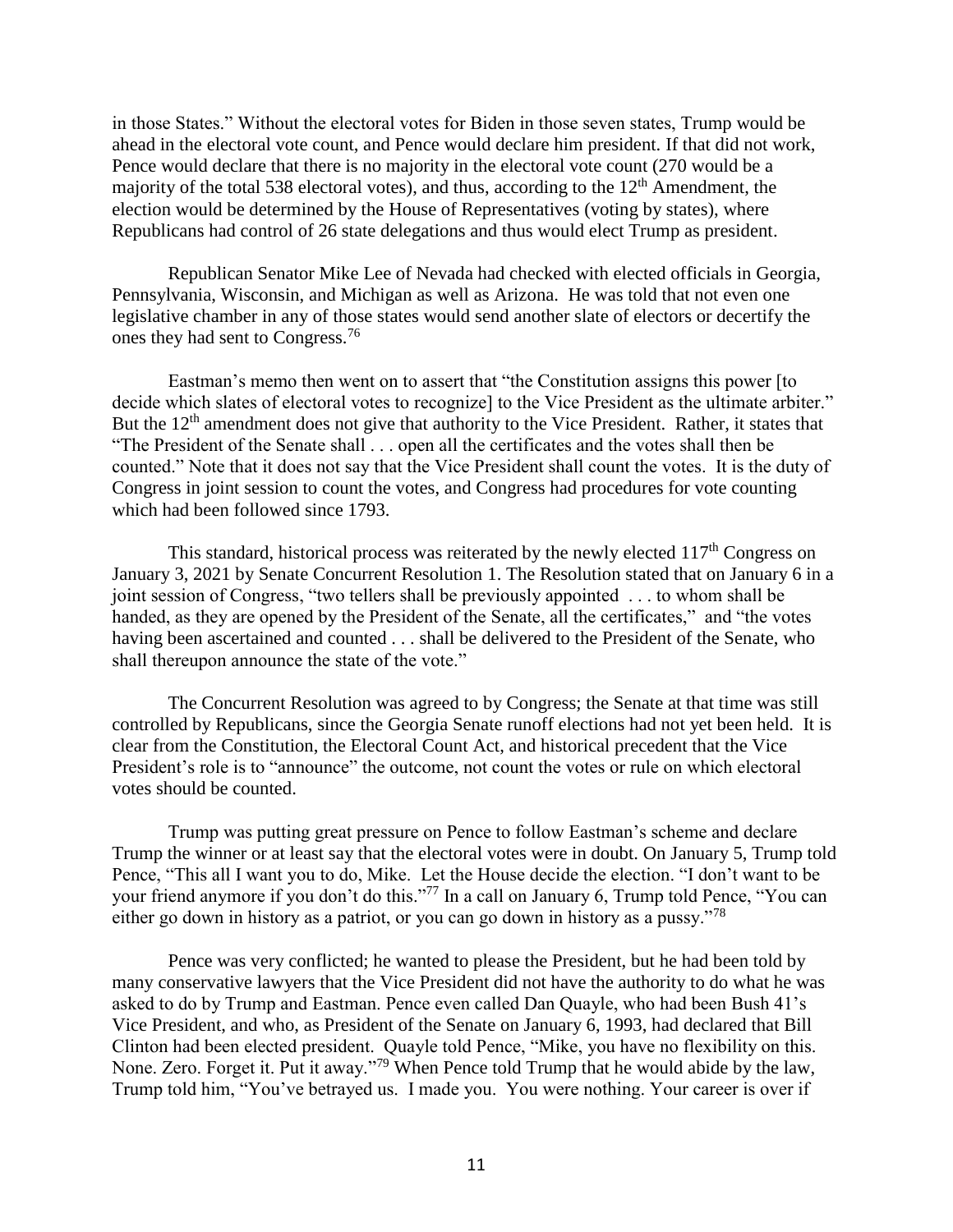you do this."<sup>80</sup> At 1am on January 6, Trump tweeted, "If Vice President @Mike Pence comes through for us, we will win the Presidency."<sup>81</sup>

On January 6, Pence released a letter explaining that "no Vice President in American history has ever asserted" authority to ignore or throw out slates of electoral votes.<sup>82</sup> This led directly to Trump's denunciation of Pence before the mob on January 6 and the chants of "hang Mike Pence" as the Trump-incited mob marched toward the Capitol.

## **8. He considered using military force to overturn the election**

In late December, President Trump continued his efforts to overturn the election. On December 18, he met in the White house with former General Michael Flynn, who had resigned as his first national security adviser, and Sydney Powell (one of his lawyers), to discuss conspiracy theories about how the election was stolen. Powell had argued that there was a Venezuelan plot to rig voting machines to switch votes from Trump to Biden.<sup>83</sup> Flynn had publicly suggested that Trump could impose martial law in the swing states and, "he could take military capabilities, and he could place those in states and basically rerun an election in each of those states." 84

At the same White House meeting, Trump suggested that voting machines from the swing states could be seized by officials of the Department of Homeland Security to investigate them for fraud, though DHS does not have the authority to seize voting machines in any states.<sup>85</sup> Attorney General Barr said that he saw "no basis now for seizing machines by the federal government."<sup>86</sup>

There is a strong norm that the US military should not be used within the United States except in exceptional circumstances. Although the President can use regular military troops domestically in the United States, several laws, including the Insurrection Act of 1807 and the Posse Comitatus Act limit the circumstances in which he can do so. The White House discussions of the use of military force to change the election outcome worried U.S. military leadership so much that the Secretary of the Army, Ryan McCarthy, and the Army Chief of Staff, General James C. McConville, felt it necessary to issue a public statement declaring, "There is no role for the U.S. military in determining the outcome of an American election."<sup>87</sup> Chairman of the Joint Chiefs of Staff, General Mark Milley, said in a speech, "We do not take an oath to a king or a queen, a tyrant or a dictator. We do not take an oath to an individual. No, we do not take an oath to a country, a tribe or a religion. We take an oath to the Constitution."<sup>88</sup> Never before had military leaders felt compelled to reassure the nation that military force would not be used to affect the outcome of an election.

Trump's consideration of using military force was so alarming that all 10 of the living former Secretaries of Defense wrote a public letter stating that, "any efforts to involve the U.S. armed forces in resolving election disputes" would be dangerous and potentially criminal. They argued that the Trump appointees in the Defense Department were bound by oath to facilitate the transition of the incoming administration and "refrain from any political actions that undermine the results of the election or hinder the success of the new team."<sup>89</sup>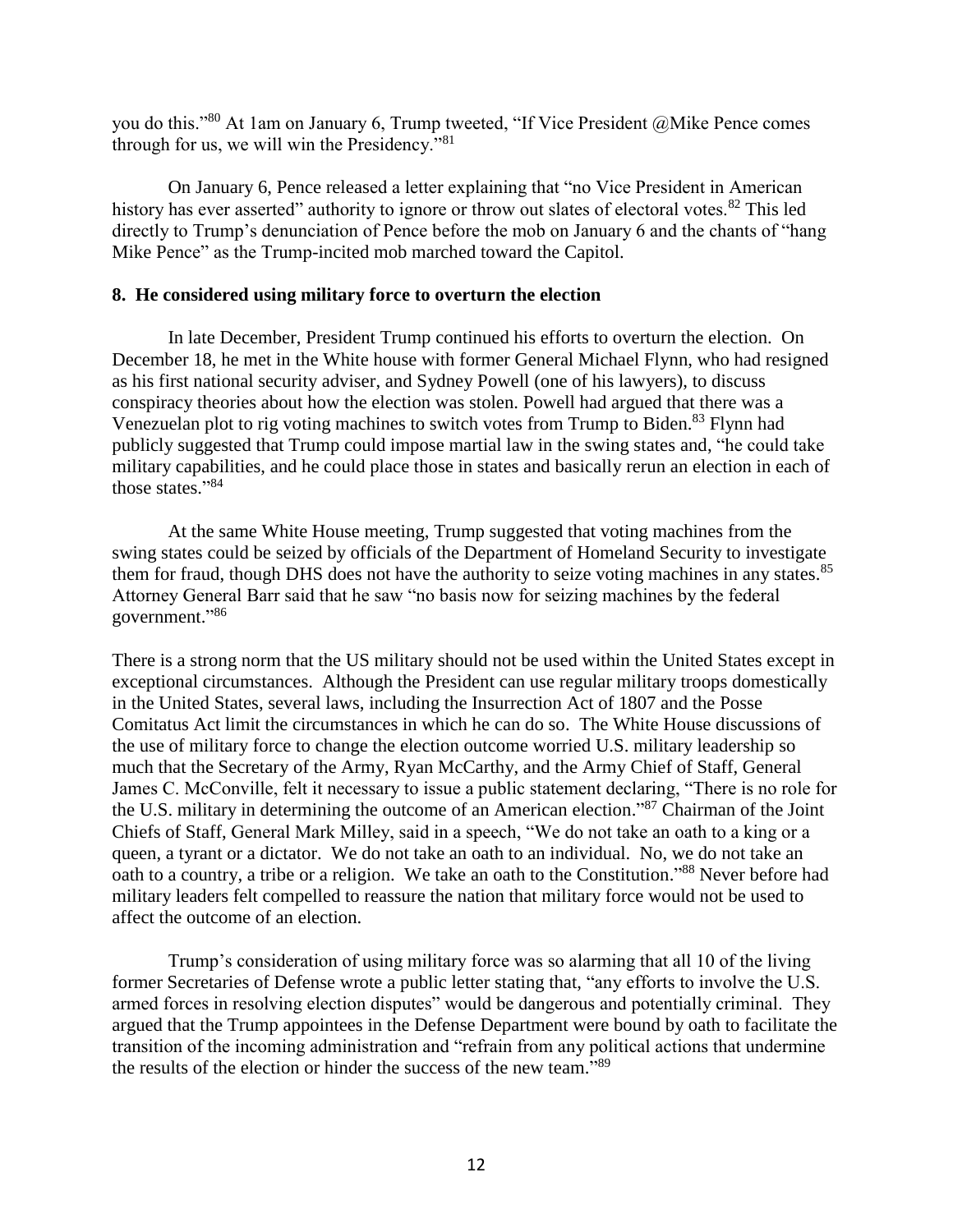On November 10, CIA Director Gina Haspel was upset at the way that Trump fired Defense Secretary Mark Esper and remarked to General Mark Milley, "We are on the way to a right-wing coup," and that Trump was "acting out like a six-year-old with a tantrum."<sup>90</sup> The next day she threatened to resign if she was forced to fire her deputy in favor of a Trump replacement.<sup>91</sup> On November 12 Trump was considering a US attack on Iran, though General Milley and Secretary of State Mike Pompeo talked him out of it. Haspel remarked to Milley, "We are going to lash out for his ego?"<sup>92</sup>

After the insurrection at the Capitol, Joint Chiefs Chair Mark Miley was so concerned that Trump might attempt to use the military to thwart the transition to a new administration that he took unusual steps. In a call with Speaker Nancy Pelosi, he agreed with her that Trump was unpredictable and assured her that standard procedures would prevent Trump from using nuclear weapons. He also called his Chinese counterpart to reassure him that the United States had no plans to attack China. In order to head off any unexpected actions by the president, Milley called a meeting of officers assigned to the National Military Command Center and told them that if they received any calls from the White House or any irregularity, that they were to inform him before taking any action.<sup>93</sup> The only known precedent for such an action was secretary of defense James Schlesinger's order in1974. Fearing that Nixon whom Congress was considering impeaching, might do something drastic, Schlesinger directed that any military order from President Nixon had to be conveyed strictly through the chain of command, that is, through Schlesinger.

#### **9. He incited a mob to violently attack the Capitol to change the electoral vote count**

Finally, in desperation, on January 6, President Trump incited a violent mob to attack the Capitol in order to stop the Joint Session of Congress from carrying out its legal and Constitutional duty to count the electoral votes.

The attack on the Capitol was not a spontaneous uprising. In fact, it had been well planned by leaders of the mob and had been encouraged by President Trump and some Republican members of Congress ever since the election. On November 3, election day, when it became likely that Biden would win, Trump asserted that the election had been stolen. That same day the "Stop the Steal" movement began and its adherents grew to 320,000 until it was shut down by Facebook, though the movement continued to grow on other social media platforms.<sup>94</sup> As President Trump continued to lie about supposed fraud that prevented him from winning the election, millions of his followers believed him.

To encourage the disruption of the congressional count of electoral votes, Trump tweeted to his followers to come to Washington on January 6, when Congress would count the electoral votes.

December 19: "Big protest in D.C. on January  $6<sup>th</sup>$ . Be there, will be wild."<sup>95</sup>

December 27: "See you in Washington, DC, on January 6th. Don't miss it."<sup>96</sup>

December 30: "JANUARY SIXTH, SEE YOU IN DC!"<sup>97</sup>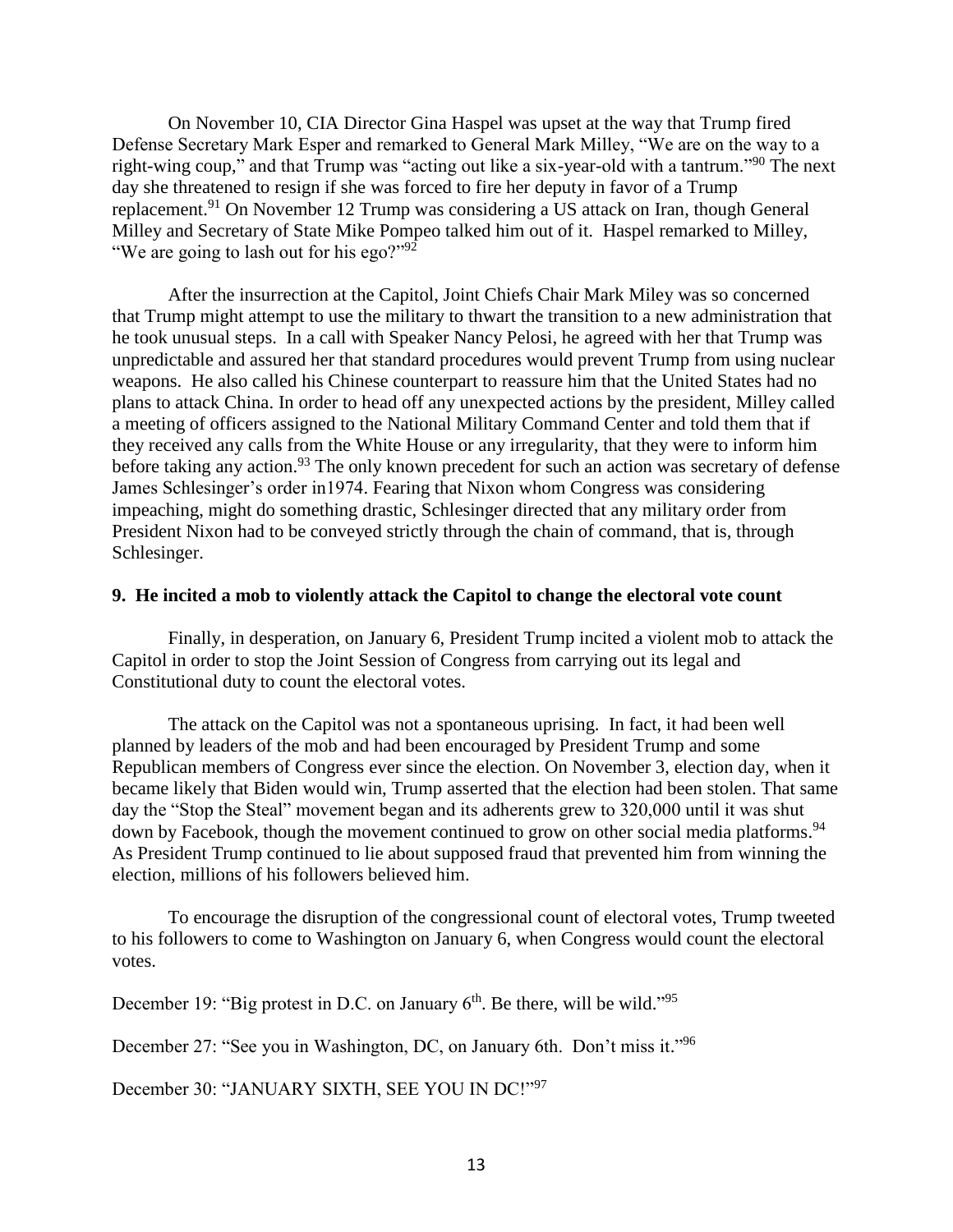January 1: "The BIG Protest Rally in Washington, D.C. will take place at 11:00A.M. on January 6<sup>th</sup>. Location details to follow. StopTheSteal!"<sup>98</sup>

January 5: "I will be speaking at the SAVE AMERICA RALLY tomorrow on the Ellipse at 11AM Eastern. Arrive early – doors open at 7AM Eastern. BIG CROWDS! $99$ 

On January 5, Trump ally and former White House official Steve Bannon predicted "all hell is going to break loose tomorrow."<sup>100</sup> In a podcast, Bannon called his followers to action, saying, "We are going into uncharted waters. We're going into something that's never happened before in American history. Tomorrow it's going — we're pulling the trigger." "It's all converging, and now we're on the point of attack tomorrow," in order to "kill the Biden presidency in the crib."<sup>101</sup>

In response to Trump's tweets, his followers continued to plan more concretely for the riot on January 6. On January 2, more than 100 Republican representatives and 12 Senators promised to object to the vote count in Congress, misleading Trump supporters into believing that Vice President Pence and Congress could somehow overturn the election.<sup>102</sup> The crowd of thousands that turned up at the White House on January 6 included many members of the Proud Boys, neo-Nazis, other white supremacists, and QAnon members (who believe that the United States is run by a conspiracy of Satan-worshiping pedophiles), many of them carrying Confederate and Trump flags.<sup>103</sup>

About noon, Trump addressed them in the Ellipse south of the White House. In his remarks, Trump said, "all of us here today do not want to see our election victory stolen by bold and radical left Democrats which is what they are doing. We will never concede. It doesn't happen. You don't concede when there's theft involved" The crowd chanted, "Fight for Trump. Fight for trump."<sup>104</sup> In his remarks to the mob, Trump lashed out at the Vice President, saying that Pence did not have "the courage to do what should have been done to protect our country and our Constitution." In response to Trump the mob chanted, "Hang Mike Pence. Hang Mike Pence."<sup>105</sup>

Trump went on to say, "We are going to have to fight much harder. . . . you will never take back our country with weakness." Then "We will never give up. We will never concede. It doesn't happen. You don't concede when there's theft involved. Our country has had enough. We will not take it anymore, and that's what this is all about."<sup>106</sup> He said that the crowd needed to give the Republicans, "the kind of pride and boldness that they need to take back our country." He concluded, "Now it is up to Congress to confront this egregious assault on our democracy. And after this, we're going to walk down [to the Capitol] and I'll be there with you."<sup>107</sup> Trump counselor Rudolph Giuliani told the crowd, "Let's have trial by combat." <sup>108</sup> As Senator Josh Hawley (R-MO) went to the Capitol for the Joint Session, he raised his clenched fist in solidarity with the mob approaching the Capitol.<sup>109</sup>

The joint session to count the electoral votes began at 1:00 p.m. and, as both Houses were separately considering the Republicans' objection to the electoral vote from Arizona, the Capitol police were unable to stop the rioters, many of whom said that they were sent by President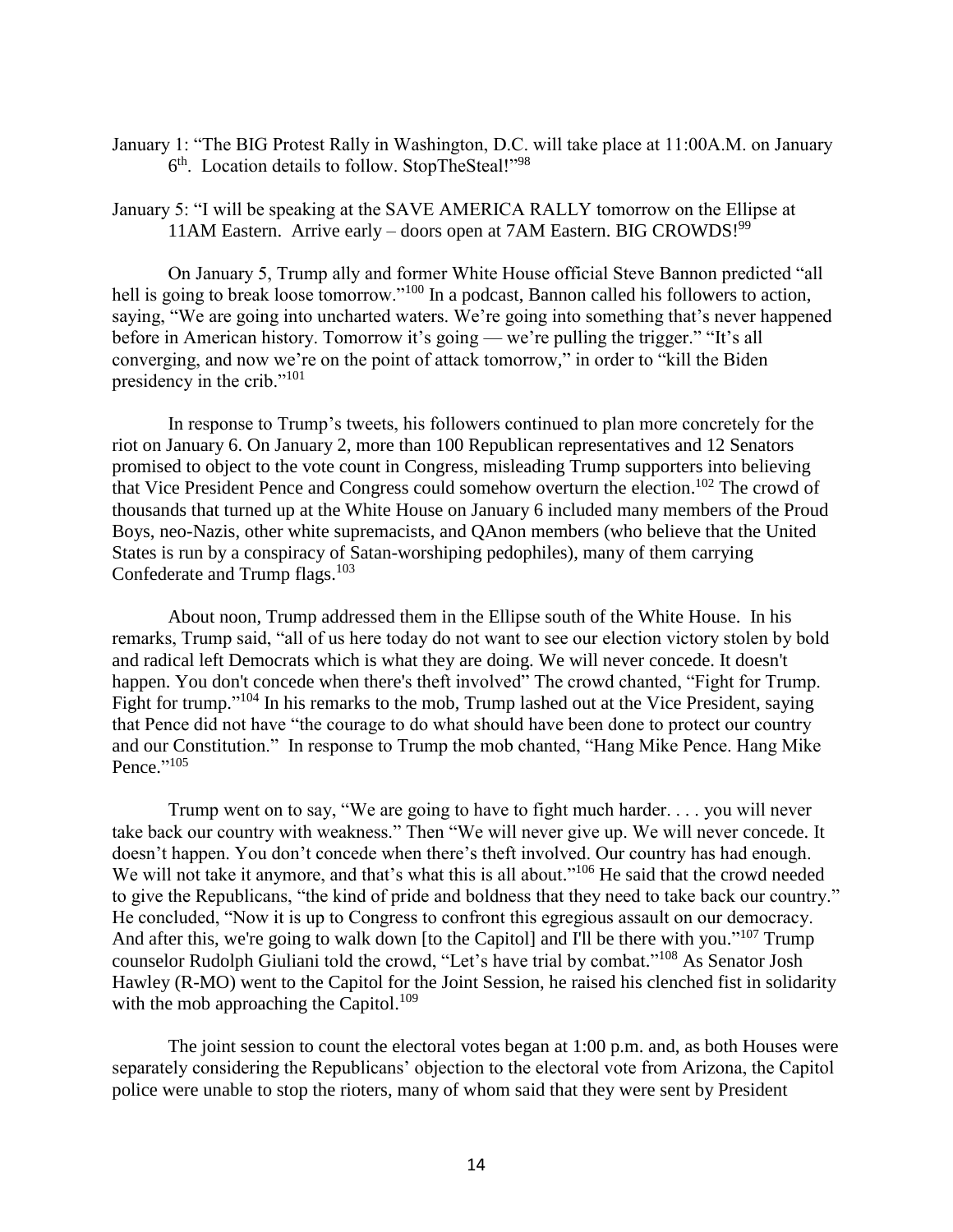Trump. As the mob overcame police barriers and broke into the Capitol building, it threatened the safety of members of Congress, and at 2:00 p.m. Capitol police and the Secret Service took the Vice President and members of Congress to safe locations within the Capitol complex. The Trump supporters occupied the Senate and House chambers and roamed throughout the building, vandalizing congressional offices. Five people died as a result of the riot and 140 police officers suffered injury.

After his speech to the mob, President Trump watched the assault on the capitol on a large television screen. Despite pleas from his advisors and Republican members of Congress, he refused to make any public statement asking the rioters to stop the assault and withdraw from the Capitol.<sup>110</sup> Finally, after more than three hours, he agreed to record a scripted statement. In his statement, Trump deviated from the script to justify the violence. "These are the things and events that happen when a sacred landslide election victory is so unceremoniously and viciously stripped away from great patriots who have been badly and unfairly treated for so long," He finished with, "Go home with love and in peace. Remember this day forever!"<sup>111</sup> In his recorded video, he said: "I know you're hurt. . . . We had an election that was stolen from us. It was a landslide election and everyone knows it, especially the other side. But you have to go home now. We love you. You're very special."<sup>112</sup>

When the violence subsided, **s**ome Republican leaders denounced the President. The third highest ranking Republican in the House, Liz Cheney (R-WY), said on Fox News, "We just had a violent mob assault the U.S. Capitol in an attempt to prevent us from carrying out our constitutional duty…. There's no question the president formed the mob, the president incited the mob, the president addressed the mob. He lit the flame." Senator Mitt Romney (R-Utah) said, "We gather due to a selfish man's injured pride and the outrage of supporters who he has deliberately misinformed for the past two months and stirred to action this very morning. . . . What happened here today was an insurrection incited by the president of the United States."<sup>113</sup> Majority Leader Mitch McConnell (R-KY) said, "If this election were overturned by mere allegations from the losing side, our democracy would enter a death spiral. <sup>114</sup>

After the violent mob had been cleared from the Capitol, the counting of electoral votes continued at 8 pm. Despite the violent attack, 139 House Republicans and eight Senators voted to challenge several slates of electors that had been certified by the states.<sup>115</sup> After the challenges failed, Joe Biden's status as president-elect was confirmed by Congress; the session adjourned at 3:45 a.m., January 7, 15 hours after it convened.<sup>116</sup> In closing the joint session, Vice President Pence stated, "To those who wreaked havoc in our Capitol today, you did not win. Violence never wins. Freedom wins. This is still the people's house."<sup>117</sup>

In response to President Trump's incitement of the mob to violence, on January 13 the House of Representatives moved swiftly to impeach the president for "incitement and insurrection". The one article quoted some of Trump's incendiary words and concluded that Trump should be removed from office, because, "He threatened the integrity of the democratic system, interfered with the peaceful transition of power, and imperiled a coequal branch of Government." All Democrats and 10 Republicans voted in favor of the article. On February 13, 57 Senators voted guilty, 10 votes short of the two-thirds needed to convict.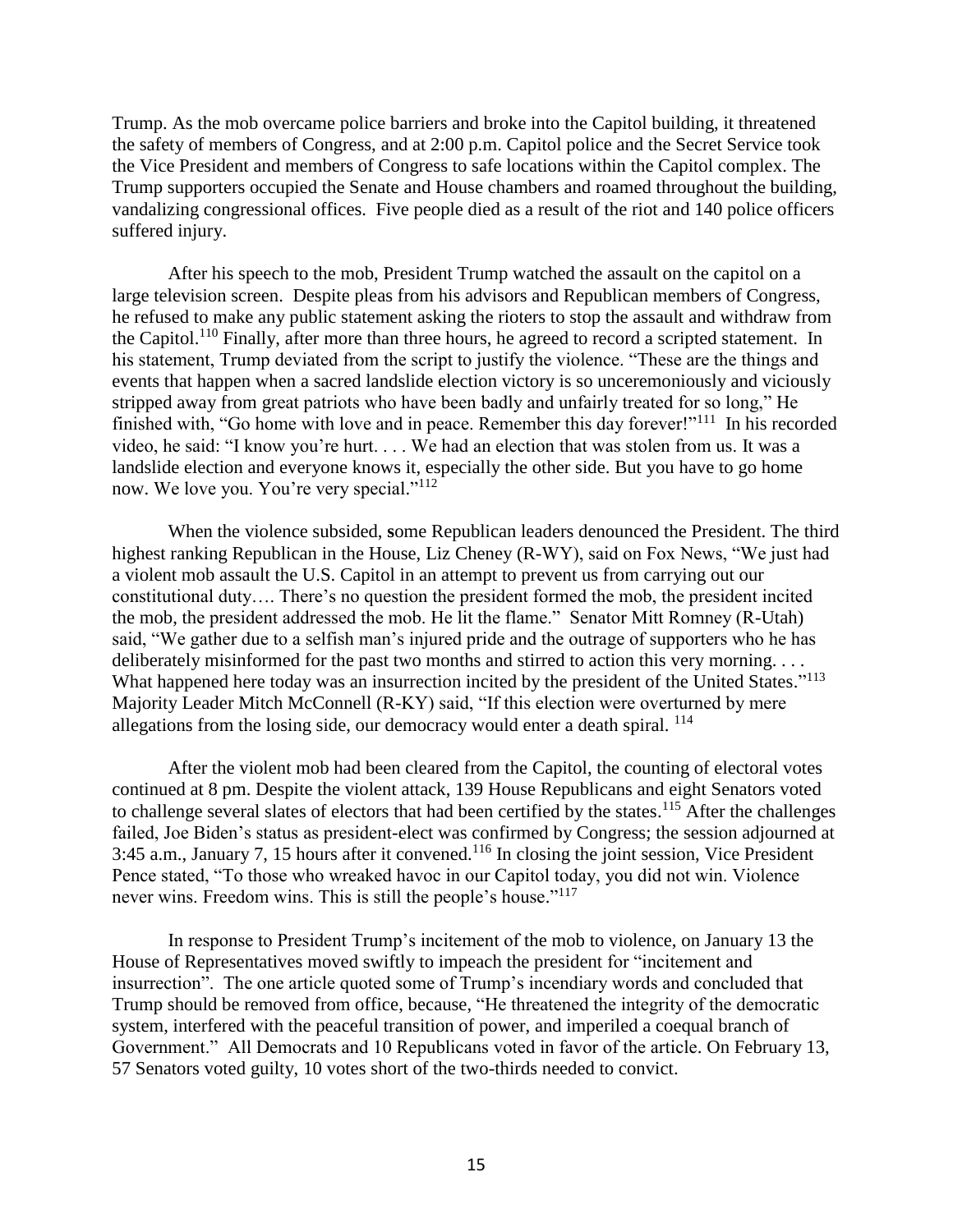In preparation for the inauguration of President-Elect Biden, streets around the Capitol were cordoned off and 25,000 National Guard troops were mobilized to secure the ceremony. Refusing to recognize the legitimacy of the 2020 election, Trump was the only president since Andrew Johnson in 1869 to refuse to attend the inauguration of his successor. At noon on January 20, 2021, Joseph Biden was sworn in as  $46<sup>th</sup>$  President of the United States.

### **10. In 2021 he continued to promote the "big lie" that the 2020 election was fraudulent.**

The 2020 presidential election was one of the most carefully watched elections in US history, and Trump supporters were not able to produce sufficient evidence to convince any court of law that fraud had been committed. Nevertheless, in 2021 Trump continued his campaign to overturn the 2020 election and to promote the "Big Lie" that President Biden was not legitimately the president. $118$ 

Through his PAC, Trump raised millions of dollars to support his efforts to convince his followers that the election had been stolen. Trump's efforts were supplemented by millions of dollars spent by his allies to support his false claims.<sup>119</sup> Despite the lack of evidence of fraud, sizable majorities of Republicans believed his claims. Majorities of Republicans believed, against all evidence, that the January 6 assault on the Capitol was committed by anti-Trump and Antifa rioters.<sup>120</sup> After the riot during which 140 police officers were injured and five people died, Representative Andrew Clyde (R-GA) characterized the mayhem as "a normal tourist visit." $^{121}$ 

Based on the myth of the stolen election, Republican state legislators proposed more than 250 laws in 43 states intended to limit voting, such as restricting absentee voting, limiting hours of polling places, and requiring stricter identification for voting.<sup>122</sup> As of September 2021, 33 of those proposals in 19 states were enacted into law.<sup>123</sup> Perhaps more importantly, Republican legislatures in many states proposed and enacted new laws and procedures to take more direct control of the administration of elections. They changed election and appointment procedures for positions such as secretaries of state and local election officials, as well as giving state legislatures more discretion to affect the outcome of elections.<sup>124</sup> Some of these changes in state laws may have laid the groundwork for legislatures to appoint alternative slates of presidential electors to send to Congress in states in which the popular vote might go against the Republican presidential candidate in the future.

Trump's lies were so effective that many of his followers were willing to threaten violence. Hundreds of election administrators in 17 states were threatened with death and other violence and had to be given special protection.<sup>125</sup> Reuters documented more than 800 threats of bodily harm or death to election officials and school board members. The FBI even opened up a "threat tag" to track threats of violence against school officials.<sup>126</sup> Representative Paul Gosar (R-AZ) was censured by the Democratic majority in the House for posting an animated video of himself slashing the neck of liberal Representative Alexandria Ocasio-Cortez (D-NY) and attacking President Trump with swords.<sup>127</sup>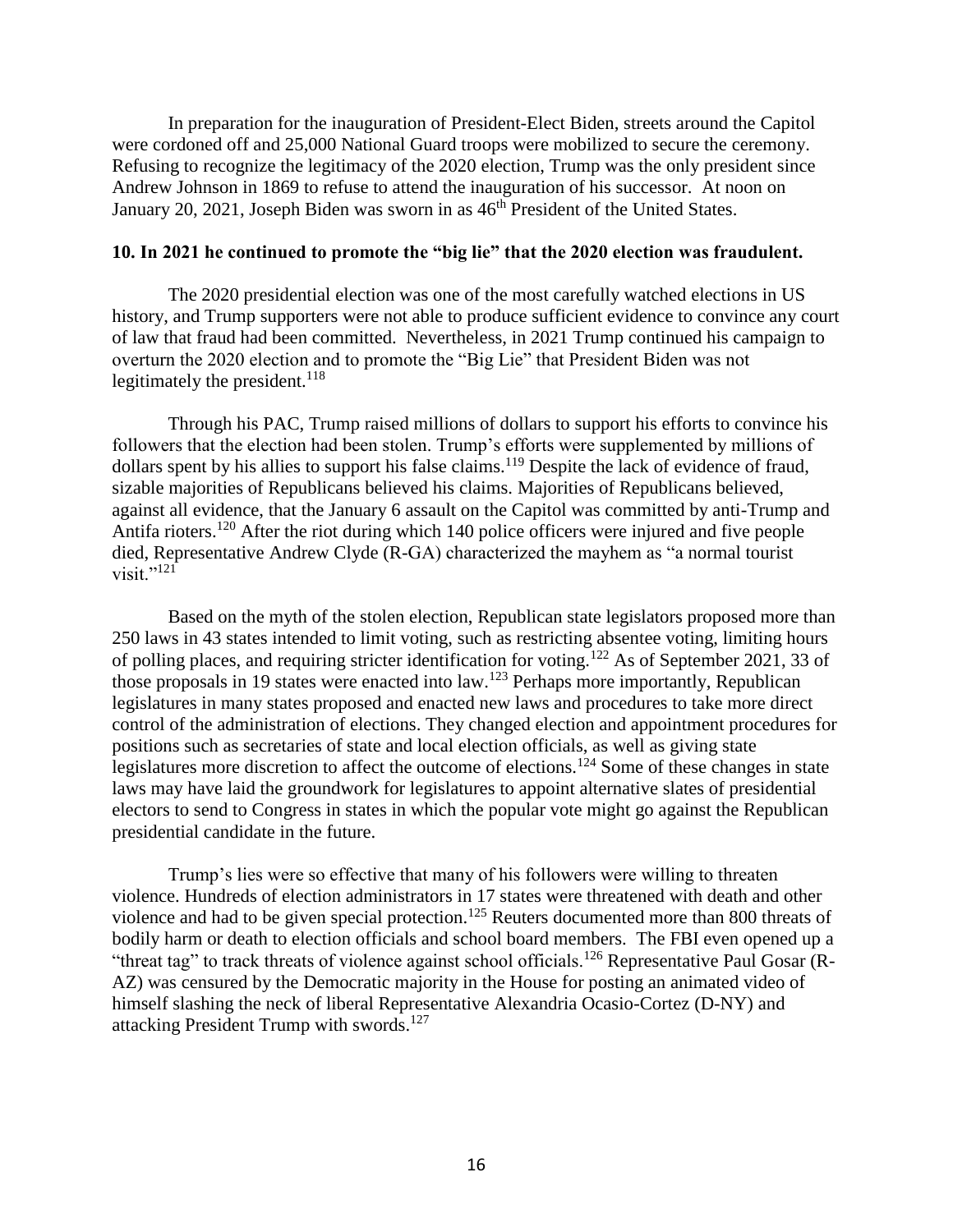As of November 2021, a major poll (N=2508) found that 31% of Americans and 2/3 of Republicans believed that Trump won the 2020 election. Thirty percent of Republicans (and 18% of Americans) believed that "true American patriots may have to resort to violence in order to save our country."<sup>128</sup> According to data gathered by the Center for Strategic and International Studies, between 2015 and 2021, right-wing violence has caused 91 deaths and 267 plots, whereas far-left plots and violence have led to 19 deaths and 66 plots.<sup>129</sup>

Neither former President Trump nor his supporters among members of Congress were willing to denounce the threats of violence. In an interview, President Trump was asked if he was worried on January 6 about the safety of Mike Pence when the mob was chanting "Hang Mike Pence." Trump replied that he thought that Pence was protected, but "well, the people were very angry. . . . because he's passing on a vote that he knows is fraudulent. How can you pass a vote that you know is fraudulent? $130$ 

# **Conclusion: Threats to the Constitution and Democracy**

Trump's denial of his loss to Biden was important in itself, but the impact on the United States was made much worse by the refusal of most Republican members of Congress to admit the reality of Biden's win. As of December 6, 2020 after a survey of all 249 Republican members of Congress, only 26 admitted that Biden had won; two said that Trump had won; and 221 refused to answer, demonstrating the power of Trump to intimidate members of his party.<sup>131</sup> Even after the violent riot in the Capitol, 139 Representatives and eight Senators voted against counting the electoral votes that provided Biden's win.

The 2020 election put the US constitutional system under extreme pressure. Though many norms of the political system were shattered,<sup>132</sup> the constitutional framework survived:

- \* State and local officials of both parties fulfilled their duties.
- \* Some Republicans spoke out against Trump's efforts to overturn the election.
- \* State and federal courts, including the Supreme Court, rejected bogus claims of fraud.
- \* Electoral ballots were cast in state capitals.
- \* Voting outcomes were certified by the states.

After the violent attack on the Capitol, the electoral votes were duly counted and Biden was declared president-elect.

On the other hand, President Trump found flaws in the system that allowed him to refuse to admit his electoral defeat. He rejected the customary civility of defeated candidates in dealing with his successor. Most importantly, most of the members of his party in Congress refused to recognize the outcome of the election and supported Trump's specious claims. Consequently, the broad base of the Republican Party believed their leaders and denied the legitimacy of the election. These fervent beliefs, along with Trump' incitement, led to the violent occupation of the Capitol by the mob and continued threats of violence in  $2021$ .<sup>133</sup>

The Constitution was not designed for chief executives like Donald Trump in a polarized era. The Framers of the Constitution feared the concentration of power and especially the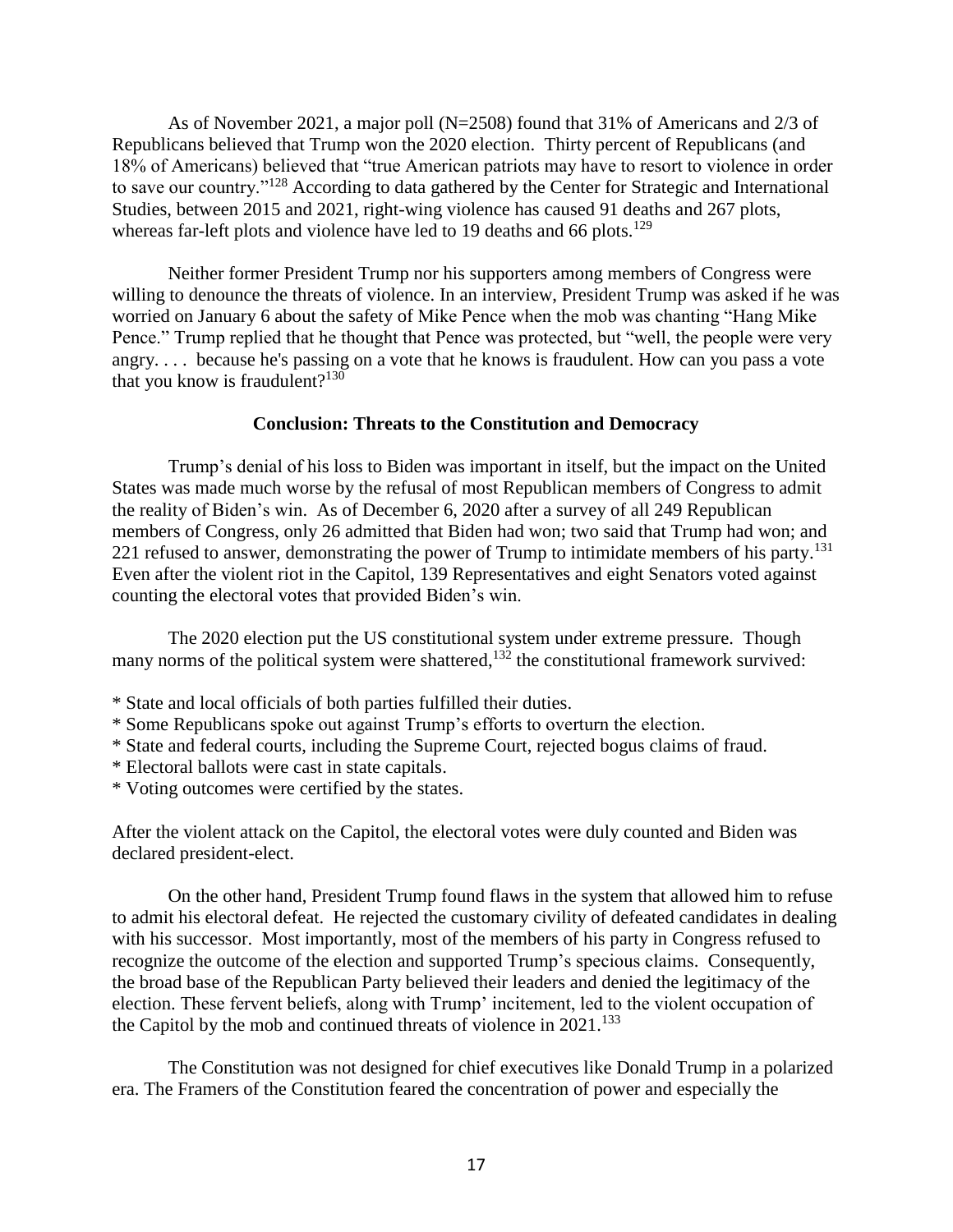prospect of a chief executive becoming a tyrant. Yet they felt that there had to be an independent executive to prevent Congress from abusing its power. They nevertheless gave Congress most of the authority in the new Constitution (Article I, Section 8). But over more than two centuries political power has accreted to the executive. 134

The Framers of the Constitution feared, in Alexander Hamilton's words,

When a man unprincipled in private life desperate in his fortune, bold in his temper, possessed of considerable talents, having the advantage of military habits—despotic in his ordinary demeanour—known to have scoffed in private at the principles of liberty when such a man is seen to mount the hobby horse of popularity—to join in the cry of danger to liberty—to take every opportunity of embarrassing the General Government  $\&$ bringing it under suspicion—to flatter and fall in with all the non sense of the zealots of the day—It may justly be suspected that his object is to throw things into confusion that he may "ride the storm and direct the whirlwind."<sup>135</sup>

More ominously, in 1787, one prominent Pennsylvanian identifying himself only as "An Old Whig," wrote about the danger of demagogues in Antifederalist 70:

suppose . . . that this man is without the virtue, the moderation and love of liberty which possessed the mind of our late general [Washington]. . . . We may also suppose that like Caesar, he may be at once ambitious and poor, and deeply involved in debt. Such a man would die a thousand deaths rather than sink from the heights of splendor and power, into obscurity and wretchedness. 136

Such a man would likely try to cling to office and become the tyrant that the Framers of the Constitution feared might become chief executive.

During the constitutional convention, impeachment was seen as an extreme remedy for a president who abused his power. James Madison argued that "some provision be made for defending the Community agst. the incapacity, negligence or perfidy of the chief Magistrate."<sup>137</sup> In Federalist 65 Hamilton said, "offenses which proceed from the misconduct of public men, or, in other words, from the abuse or violation of some public trust" would lead to impeachment and removal from office. Yet President Trump demonstrated that in a polarized era, if a president is backed by his party in one house of Congress the threat of impeachment and removal from office is nullified.

In November 2021, Representative Liz Cheney (R-WY), one of the few Republicans willing to resist Trump's takeover of the party, said that the United States is "confronting a domestic threat that we've never faced before: a former President who's attempting to unravel the foundations of our constitutional republic, aided by political leaders who have made themselves willing hostages to this dangerous and irrational man. . . . Political leaders who sit silent in the face of these false and dangerous claims are aiding a former President who is at war with the rule of law and the Constitution."<sup>138</sup>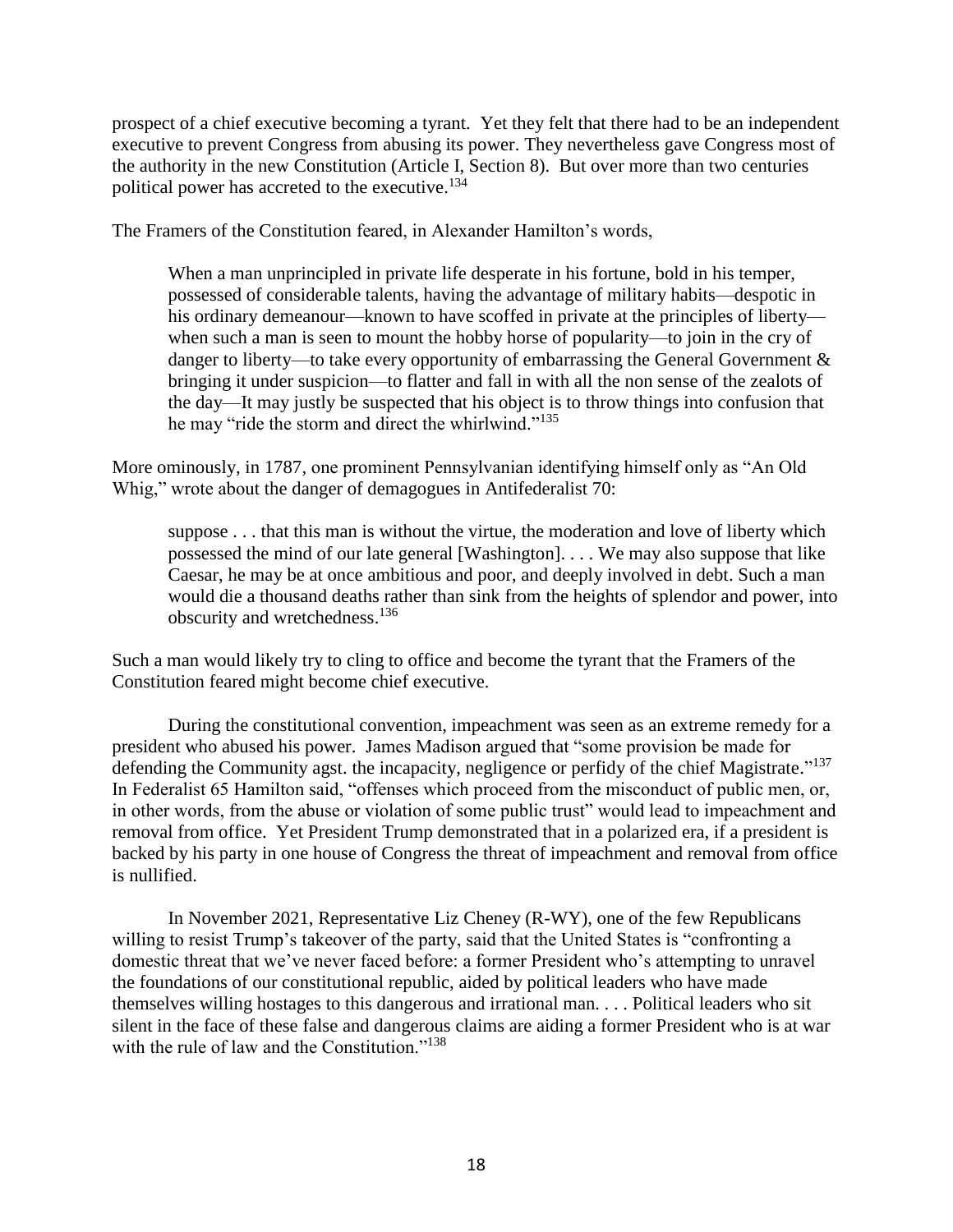If one of the major parties in a two-party constitutional republic refuses to accept the clear-cut outcome of an election and is willing to condone violence to keep or attain power, that democratic system is in trouble. 139

**Acknowledgements:** For comments on an earlier draft of this paper the author would like to thank Mark Rozell, Katie Dunn Tenpas, and Michael Tuszka

 $\overline{a}$ 

 $<sup>1</sup>$  Portions of this chapter are drawn from James P. Pfiffner, "The Transition of the Presidency,</sup> 2020-2021," *Korean Journal of Policy Studies*, Special Issue, 2021, pp. 110-137. The author thanks the editors of KJPS for allowing me to use portions of that article.

<sup>2</sup> Ryan Struyk, "Fact-Checking Trump's Repeated Unsubstantiated Claim of Widespread Voter Fraud." *ABC News.* (May 11, 2017); James Pfiffner, "The Lies of Donald Trump: A Taxonomy" in *The Trump Presidency and Executive Power*, edited by Charles Lamb (NY: Palgrave Macmillan, 2019), pp. 17-40.

<sup>3</sup> Patrick Healy and Jonathan Martin, "Donald Trump Won't Say if He'll Accept Result of Election," *New York Times* (October 19, 2016).

<sup>4</sup> Maggie Haberman, Maggie, et al.,"Trump's False Attacks on Voting by Mail Stir Broad Concern," *New York Times* (June 24, 2020).

<sup>5</sup> Michael Crowley, "Trump Won't Commit to 'Peaceful' Post-election Transfer of Power," *New York Times* (September 23, 2020).

<sup>6</sup> Alexander Burns, "Trump Attacks an Election He Is at Risk of Losing," *New York Times* (July 30, 2020).

 $<sup>7</sup>$  Ellie Kaufman, Ellie, et al., "Trump says he opposes funding USPS because of mail-in voting,"</sup> *CNN Politics* (August 13, 2020).

<sup>8</sup> Nicholas Fandos, Alan Rappeport, Kenneth P. Vogel, and Catie Edmondson. 2020, "Former Postal Governor Tells Congress Mnuchin Politicized Postal Service." *New York Times*, (August 20, 2020).

<sup>9</sup> Thomas Edsall, "The Whole of Liberal Democracy Is in Grave Danger at This Moment," *New York Times* (July 22, 2020).

<sup>10</sup> Michael Crowley, "Trump Won't Commit to 'Peaceful' Post-election Transfer of Power," *New York Times* (September 23, 2020).

<sup>11</sup> Glen Thrush, Glen and Zolan Kanno-Youngs, "Refusing to Categorically Denounce White Supremacists, Trump Falsely Says Extremist Violence in 'Not a Right-Wing Problem,'" *New York Times*,(September 30, 2020).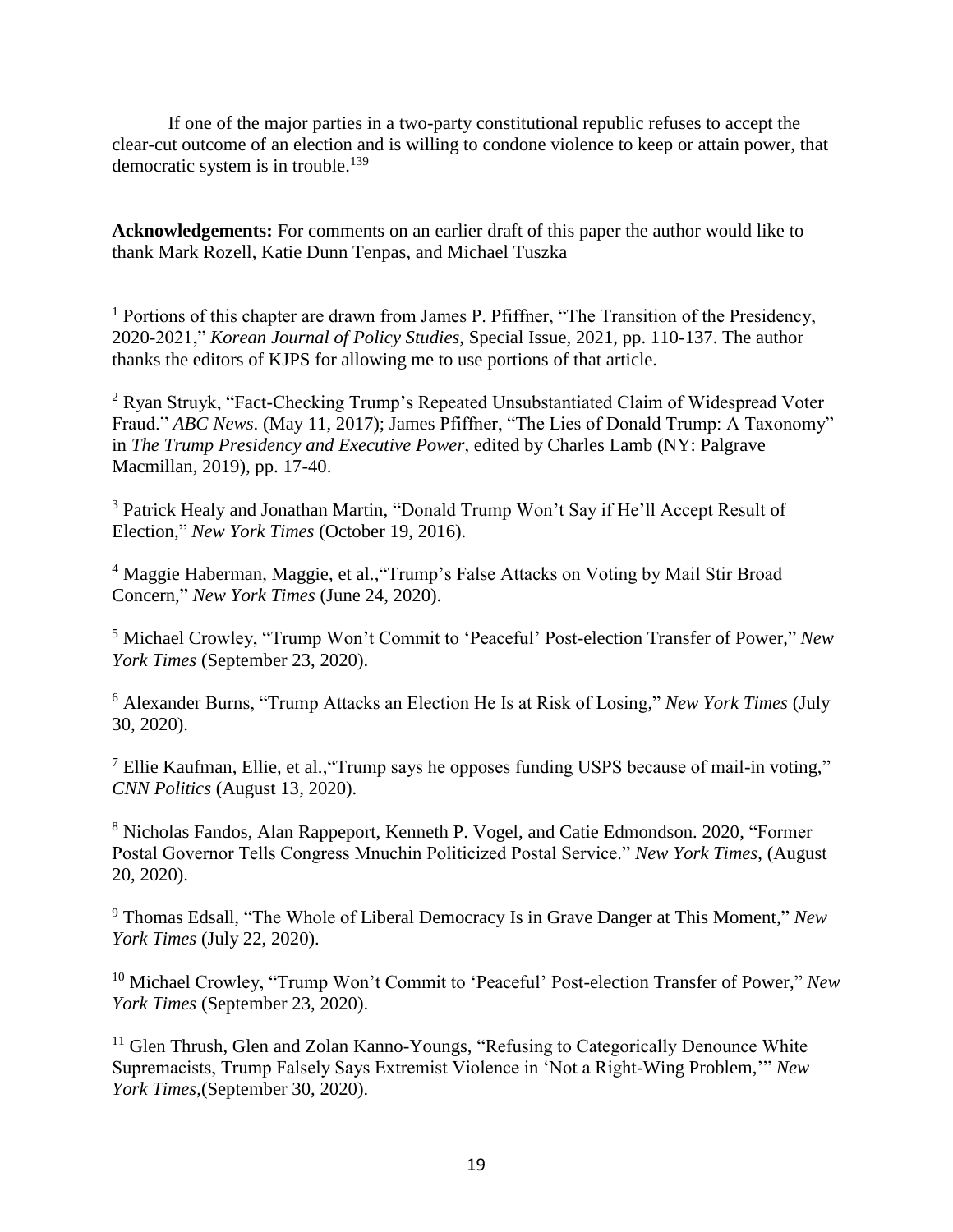<sup>12</sup> Glen Kessler, "Trump's White House statement: Falsehood upon falsehood," *Washington Post* (November 5, 2020).

<sup>13</sup> Glen Kessler, "Trump's White House statement: Falsehood upon falsehood," *Washington Post* (November 5, 2020).

<sup>14</sup> Glen Kessler, "Trump's White House statement: Falsehood upon falsehood," *Washington Post* (November 5, 2020).

<sup>15</sup> Glen Kessler, "Trump's White House statement: Falsehood upon falsehood," *Washington Post* (November 5, 2020).

<sup>16</sup> Glen Kessler, "Trump's White House statement: Falsehood upon falsehood," *Washington Post* (November 5, 2020).

<sup>17</sup> Bob Woodward and Robert Costa, *Peril* (NY: Simon and Schuster, 2021), p. 133; Carol Leonnig and Philip Rucker, *I Alone Can Fix It* (NY: Penguin, 2021), p. 353.

<sup>18</sup> Woodward and Costa, *Peril*, p.143; Leonning and Rucker, *I Alone*, pp.353-359. Chris Christie asked, "how do we [Republicans] add all these seats in the House [if] the election was being stolen? You tell me they just stole it from you? They allowed the votes to go through for the Republicans in the House?" Leonnig and Rucker, *I Alone*, p. 359.

<sup>19</sup> Woodward and Costa, *Peril*, p. 136.

 $\overline{a}$ 

<sup>20</sup> Doina Chiacu, "Trump says 'this election is far from over,' *Reuters* (November 7, 2020).

<sup>21</sup> Christopher Krebs, "Trump fired me for saying this, but I'll say it again: The election wasn't rigged," *Washington Post* (December 1, 2020).

<sup>22</sup> Jaclyn Peiser, "Trump lashes out as former top DHS official reasserts that election was 'secure,'" *Washington Post* (November 30, 2020); Woodward and Costa, *Peril*, p. 159.

<sup>23</sup> Philip Bump, "Trump grasps at a new set of Straws: Computers rigged his election loss," *Washington Post* (November 12, 2020).

<sup>24</sup> Reuters, "Vote spikes in Wisconsin, Michigan and Pennsylvania do not prove election fraud." *Reuters* (November 10, 2020).

 $25$  Rizzo, Salvador. 2020. "The Trump campaign was not denied access to Philadelphia's ballot count." *Washington Post*, November 19.

<sup>26</sup> Historians' Letter, "Historians' Statement on Congressional Certification of the 2020 Presidential Election." January 4, 2021. [https://www.politico.com/f/?id=00000176-d218-d162](https://www.politico.com/f/?id=00000176-d218-d162-a7ff-f31c5b8c0000) [a7ff-f31c5b8c0000.](https://www.politico.com/f/?id=00000176-d218-d162-a7ff-f31c5b8c0000)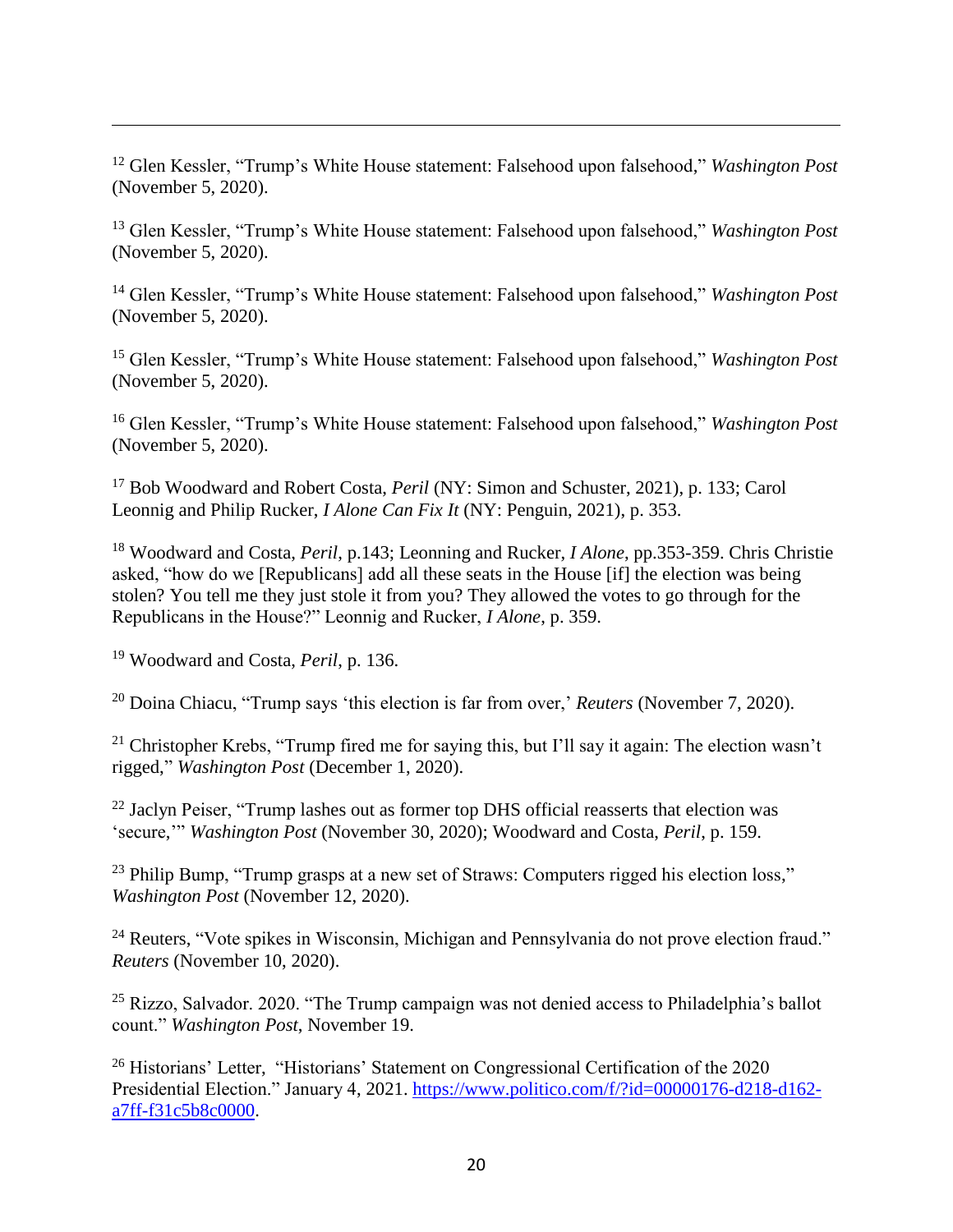<sup>27</sup> Woodward and Costa, *Peril*, p. 166.

 $\overline{a}$ 

<sup>28</sup> Alan Feuer, "Trump Campaign Knew Lawyers' Voting Machine Claims Were Baseless, Memo Shows." *New York Times*, (September 21, 2021. The memo can be found at: "Dominion, Smartmatic, Sequoia and Venezuela," [https://int.nyt.com/data/documenttools/trump-campaign](https://int.nyt.com/data/documenttools/trump-campaign-memo/f7b2de7129fe91b2/full.pdf)[memo/f7b2de7129fe91b2/full.pdf.](https://int.nyt.com/data/documenttools/trump-campaign-memo/f7b2de7129fe91b2/full.pdf)

<sup>29</sup> Lateshia Beachum and Maria Luisa Paul, "Dominion's lawsuits against Trump allies can move forward after judge rejects arguments," *Washington Post*, August 12, 2021**.**

<sup>30</sup> *New York Times*, "Text of Gore's Concession Speech," *New York Times* (December 13, 2000).

<sup>31</sup> CNN, "Hillary Clintons concession speech." *CNN Politics*, (November 9, 2016).

 $32$  Gillian Bockell, "'Grace and Humor': the vice presidents who certified their own election losses'" *Washington Post* (January 2, 2021).

<sup>33</sup> National Conference of State Legislatures, "Polling Places." (2020) <https://www.ncsl.org/research/elections-and-campaigns/polling-places.aspx>

<sup>34</sup> Rosalind Helderman, Jon Swaine, and Michelle Ye Hee Lee, "Despite Trump's intensive hunt for voter fraud, officials in key states have so far identified just a small number of possible cases." *Washington Post* (December 23, 2020).

<sup>35</sup> Jim Rutenberg, Jim, Nick Corasaniti, and Alan Feuer, "Trump's Failed Crusade Debunks G.O.P.'s Case For Voting Restrictions," *New York Times* (December 27, 2020).

<sup>36</sup> Rosilind Helderman and Elise Viebeck, "'The last wall'" How dozens of judges across the political spectrum rejected Trump's efforts to overturn the election," *Washington Post*, (December 12, 2020).

<sup>37</sup> Adam Liptak, "Supreme Court Rejects Republican Challenge to Pennsylvania Vote." *New York Times* (December 8, 2020).

<sup>38</sup> Adam Liptak, "Supreme Court Rejects Republican Challenge to Pennsylvania Vote," *New York Times* (December 8, 2020).

<sup>39</sup> Rosiland Helderman, Viebeck, "The last wall" How dozens of judges across the political spectrum rejected Trump's efforts to overturn the election." *Washington Post* (December 12, 2020).

<sup>40</sup> Catie Edmondson and Luke Broadwater, 2020. "Rallying Behind Trump, Most House Republicans Joined Failed Lawsuit." *New York Times* (December 11, 2020).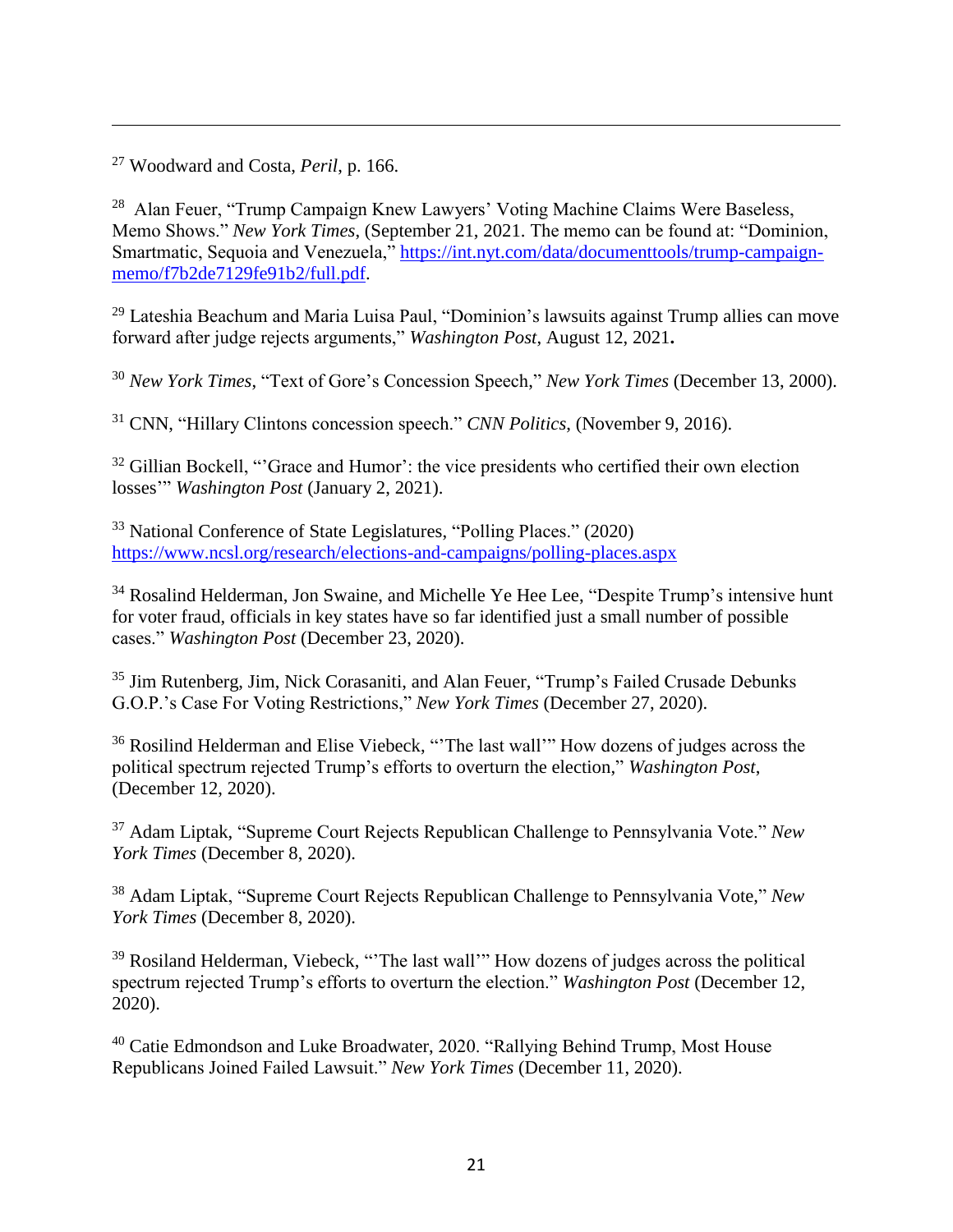$\overline{a}$ <sup>41</sup> Olorunnipa, Toluse and Cleve Wootson, "In challenging election defeat, Trump cements his control over the Republican Party," *Washington Post,* December 12.

<sup>42</sup> Tom Hamburger, Kayla Ruble, David Fahrethold, and Josh Dawsey, "Trump invites Michigan Republican leaders to meet him at White House as he escalates attempts to overturn election results," *Washington Post* (November 19, 2020).

<sup>43</sup> Philip Rucker, Ashley Parker, Josh Dawsey, and Amy Gardner, "20 days of fantasy and failure: Inside Trump's quest to overturn the election," *Washington Post* (November 28, 2020).

<sup>44</sup> Richard Fausset and Nick Corasaniti, "After Three Counts, Georgia Recertifies Biden's Win," *New York Times* (December 8, 2020).

<sup>45</sup> Amy Gardner, "How Trump drove the lie that the election was stolen, undermining voter trust in the outcome," *Washington Post* (December 20, 2020).

<sup>46</sup> Mark Niesse, "No fraud: Georgia audit confirms authenticity of absentee ballots." *Atlanta Journal-Constitution* (December 29, 2021).

<sup>47</sup> Teo Armus, Teo, "Michigan closes legislative buildings due to 'credible threats of violence' ahead of electoral college vote," *Washington Post* (December 14, 2020); John Cassidy, "Trump's Attacks on Local Officials Are Spreading Hatred and Inciting Violence," *New Yorker* (December 8, 2020). Michael Wines, "State Election Staffs Bombarded by Threats," *New York Times* (December 4, 2020).

<sup>48</sup> Maggie Astor, "Georgia election official debunked Trump's claims of vote fraud, point by point," *New York Times* (January 4, 2021).

<sup>49</sup> Max Greenwood, "Georgia elections official slams Trump over voter fraud claims, warns of potential violence," *The Hill* (December 1, 2020); Richard Fausset, "Georgia Election Official Lashes Out At Trump for Not Condemning Threats," *New York Times* (December 2, 2020).

<sup>50</sup> Michael Shear and Stephanie Saul, "On Tape, Trump Pushes Georgia to 'Find' Votes." *New York Times* (January 4, 2021).

<sup>51</sup> Philip Rucker, Philip, Ashley Parker, Josh Dawsey, and Amy Gardner, "20 days of fantasy and failure: Inside Trump's quest to overturn the election," *Washington Post* (November 28, 2020).

<sup>52</sup> Tolouse Olorunnipa, Josh Dawsey, Rosalind Helderman, and Emma Brown, "Trump assembles a ragtag crew of conspiracy-minded allies in flailing bid to reverse election loss," *Washington Post* (December 21, 2020).

<sup>53</sup> Amy Gardner, "How Trump drove the lie that the election was stolen, undermining voter trust in the outcome," *Washington Post* (December 20, 2020).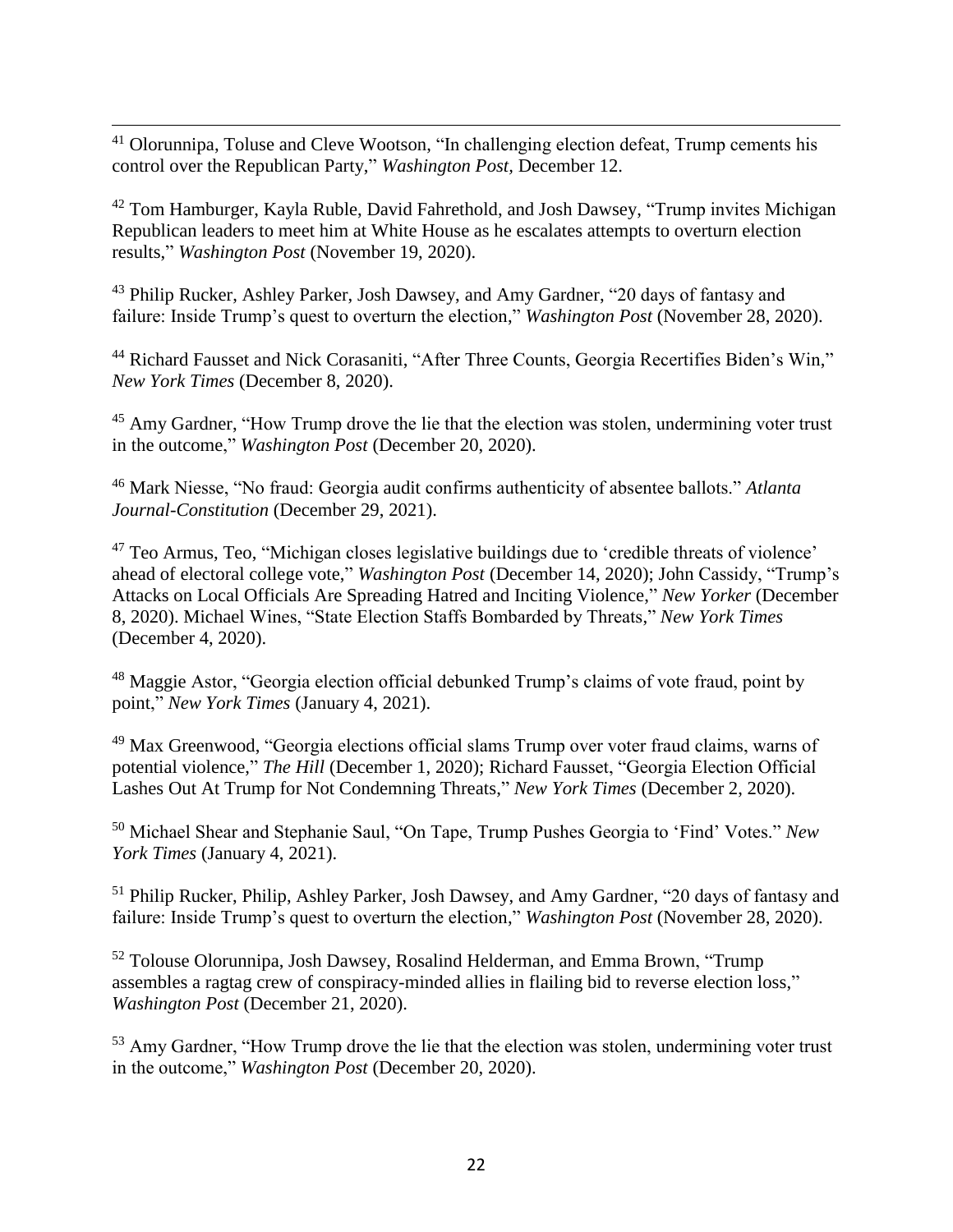$\overline{a}$  $54$  Toluse Olorunnipa and Cleve Wootson. 2020. "In challenging election defeat, Trump cements his control over the Republican Party," *Washington Post* (December 12, 2020).

<sup>55</sup> Amy Gardner, "How Trump drove the lie that the election was stolen, undermining voter trust in the outcome," *Washington Post*, (December 20, 2020).

<sup>56</sup> Anita Kumar and Gabby Orr, "Inside Trump's pressure campaign to overturn the election," *Politico*, (December 21, 2020).

<sup>57</sup> Majority Staff Report, *Subverting Justice: How the Former President and His Allies Pressured DOJ to Overturn the 2020 Election*, Senate Committee on the Judiciary (October 2021), p. 5.

<sup>58</sup> Katie Benner and Michael Schmidt. 2020. "Barr Acknowledges Justice Dept. Has Found No Widespread Voter Fraud," *New York Times* (December 1, 2020).

<sup>59</sup> Majority Staff Report, *Subverting Justice: How the Former President and His Allies Pressured DOJ to Overturn the 2020 Election*, Senate Committee on the Judiciary (October 2021). **[https://www.judiciary.senate.gov/imo/media/doc/Interim%20Staff%20Report%20FINAL.](https://www.judiciary.senate.gov/imo/media/doc/Interim%20Staff%20Report%20FINAL.pdf) [pdf\]](https://www.judiciary.senate.gov/imo/media/doc/Interim%20Staff%20Report%20FINAL.pdf)**

<sup>60</sup> Majority Staff Report, *Subverting Justice: How the Former President and His Allies Pressured DOJ to Overturn the 2020 Election*, Senate Committee on the Judiciary (October 2021), p. 4.

<sup>61</sup> Majority Staff Report, *Subverting Justice: How the Former President and His Allies Pressured DOJ to Overturn the 2020 Election*, Senate Committee on the Judiciary (October 2021), p. 16. Devlin Barrett and Josh Dawsey, "Trump to acting AG, according to aide's notes: 'Just say the election was corrupt + leave the rest to me,'" *Washington Post,* (July 31, 2021).

<sup>62</sup> Majority Staff Report, *Subverting Justice: How the Former President and His Allies Pressured DOJ to Overturn the 2020 Election*, Senate Committee on the Judiciary (October 2021), p. 38.

 $63$  Aaron Blake, "3 takeaways from the Senate report on Trump's brazen efforts to overturn the 2020 election," *New York Times* (October 7, 2021).

<sup>64</sup> Majority Staff Report, *Subverting Justice: How the Former President and His Allies Pressured DOJ to Overturn the 2020 Election*, Senate Committee on the Judiciary (October 2021), p. 38. See also, Jonathan Karl, *Betrayal* (NY: Dutton, 2021), pp. 250-254.

<sup>65</sup> Tim Elfrink, "After electoral college backs Biden, Trump continues falsely insisting he won," *Washington Post* (December 15, 2020).

<sup>66</sup> Edward B. Foley, "Sorry, President Trump. January 6 is no an election do-over," *Washington Post* (December 29, 2020).

<sup>67</sup> Maggie Haberman and Annie Karni. 2021. "Pence Said to Tell Trump that Votes Can't be Blocked," *New York Times* (January 6 , 2021).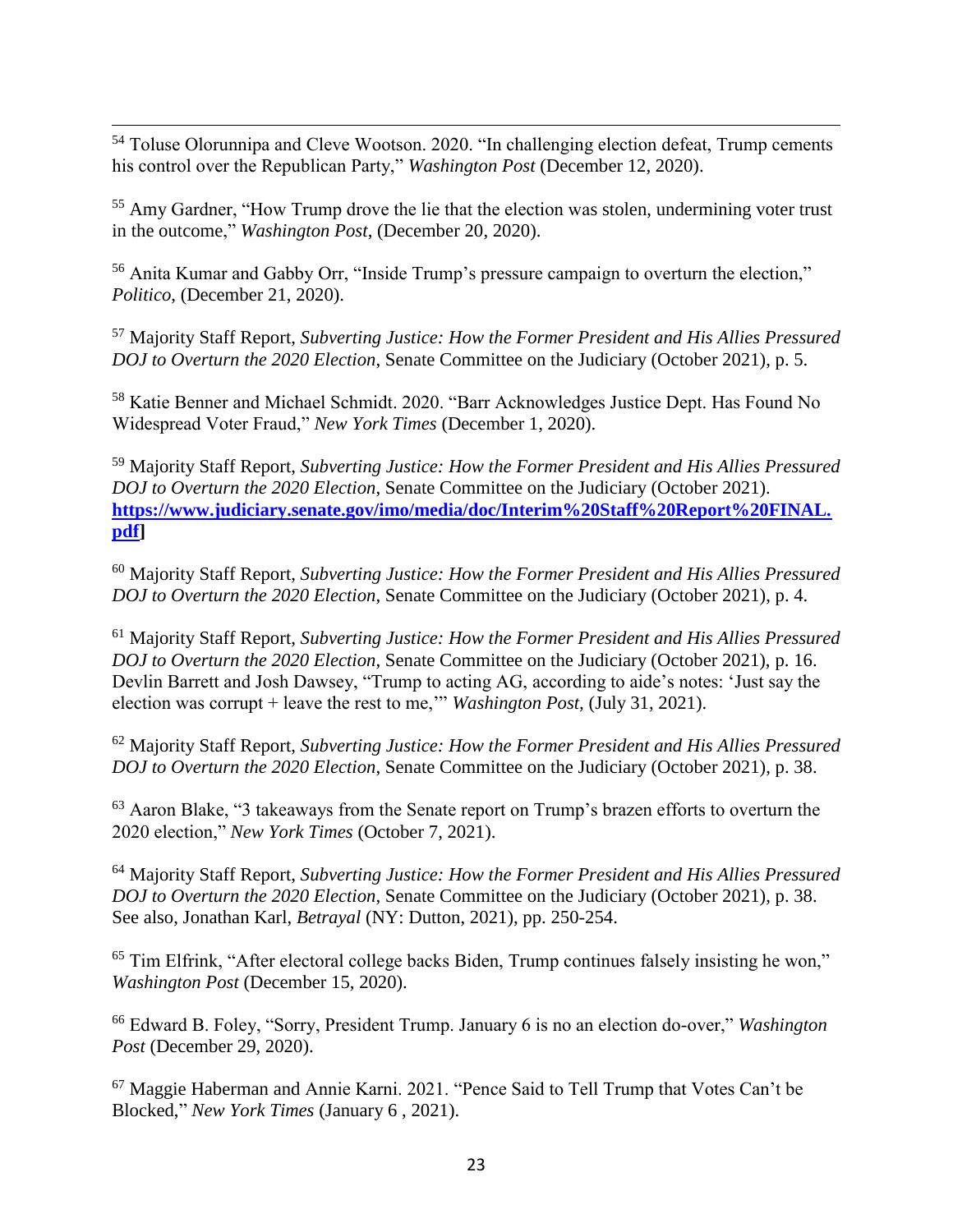<sup>68</sup> Richard Fausset, Rick Rojas, and Maggie Astor. 2021. "George Official Denounces Trump on Eve of Runoffs," *New York Times* (January 5, 2021).

<sup>69</sup> Luke Broadwater, "Pence Welcomes Futile Bid by G.O.P. Lawmakers to Overturn Election," *New York Times* (January 2, 2021).

<sup>70</sup> Previous objections had occurred. In 2001 and 2017, Democratic House members challenged electoral ballots, but no Democratic Senators would join them, so their objections were overruled. In 2004, Representative Stephanie Tubbs Jones (D-OH) and Senator Barbara Boxer (D-CA) objected to Ohio's electoral votes. Boxer made it clear that her objection was "not about overturning the election." [Aaron Blake, "GOP inches toward an unprecedented attempt to overturn the 2020 election," *Washington Post*, (December 18, 2020).] and the Senate voted 74 to 1 against the challenge [Catie Edmundson and Michael Crowley, "Hawley Answers Trump's Call for Election Challenge," *New York Times* (December 30, 2020).] The losing candidate in 2004, John Kerry, had already admitted his defeat and did not support or vote for the challenge. Notably, these precedents were purely symbolic acts and did not attract much public attention because counting electoral votes had long been considered a *pro forma* recognition of the electoral vote outcomes in the states. Most importantly, each of the Democratic presidential candidates had already conceded the elections and publicly recognized the Republican candidates as presidents-elect.

<sup>71</sup> Matt Flegenheimer, "'It Is Over': Democrats' Efforts to Deny Trump Presidency Fail," *New York Times* (January 6, 2017).

 $72$  Philip Bump, "Trump's two remaining points of leverage on the election and how he may use them," *Washington Post* (December 14, 2020).

<sup>73</sup> Kyle Cheney, "Gohmert suite may force Pence's hand in effort to overturn Trump's defeat," *Politico* (December 28, 2020).

 $74$  Kyle Cheney, "Gohmert suite may force Pence's hand in effort to overturn Trump's defeat," *Politico* (December 28, 2020).

<sup>75</sup> The "Eastman Memo was titled, "Privileged and Confidential." and dated "January 6, scenario." It can be found at: [https://cdn.cnn.com/cnn/2021/images/09/20/eastman.memo.pdf;](https://cdn.cnn.com/cnn/2021/images/09/20/eastman.memo.pdf) See Woodward and Costa, *Peril*, pp. 209-211, 225-226.

<sup>76</sup> Woodward and Costa, Peril, pp. 227' 237.

 $\overline{a}$ 

<sup>77</sup> Woodward and Costa, *Peril*, pp. 228-229.

<sup>78</sup> Peter Bake, Maggie Haberman and Annie Karni, "Pence Reached His Limit With Trump. It wasn't Pretty, *New York Times* (January 12, 2021).

<sup>79</sup> Woodward and Costa, p. 199, 228-230.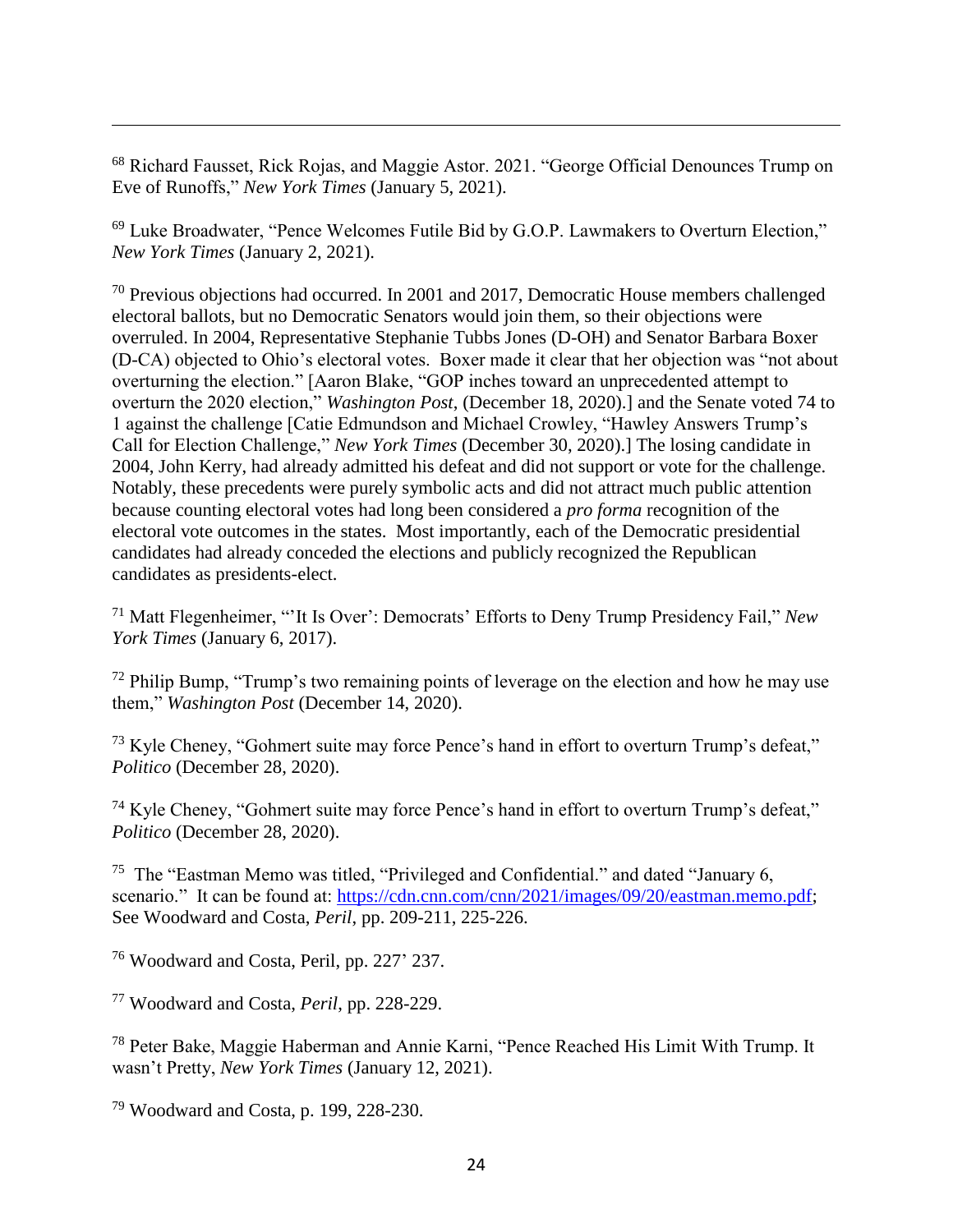<sup>80</sup> Woodward and Costa, p. 228-230.

 $\overline{a}$ 

<sup>81</sup> Woodward and Costa, *Peril*, p. 234.

<sup>82</sup> Woodward and Costa, *Peril*, p. 240.

<sup>83</sup> Maggie Haberman and Zolan Kanno-Youngs, "Trump Discussed Making Conspiracist Special Counsel, *New York Times* (December 20, 2020).

<sup>84</sup> Felica Sonmez, Josh Dawsey, Dan Lamothe, and Matt Zapotosky. 2020. "A frustrated Trump redoubles efforts to overturn election result, *Washington Post* (December 20, 2020).

<sup>85</sup> Felica Sonmez, Josh Dawsey, Dan Lamothe, and Matt Zapotosky. 2020. "A frustrated Trump redoubles efforts to overturn election result, *Washington Post* (December 20, 2020).

<sup>86</sup> Touluse Olorunnipa and Cleve Wootson, "In challenging election defeat, Trump cements his control over the Republican Party," *Washington Post* (December 12, 2020).

<sup>87</sup> Felica Sonmez, Josh Dawsey, Dan Lamothe, and Matt Zapotosky. 2020. "A frustrated Trump redoubles efforts to overturn election result, *Washington Post* (December 20, 2020).

<sup>88</sup> Felica Sonmez, Josh Dawsey, Dan Lamothe, and Matt Zapotosky. 2020. "A frustrated Trump redoubles efforts to overturn election result, *Washington Post* (December 20, 2020).

<sup>89</sup> Former Secretaries of Defense: Ashton Carter, Dick Cheney, William Cohen, Mark Esper, Robert Gates, Chuck Hagel, James Mattis, Leon Panetta, William Perry and Donald Rumsfeld, "The time for questioning the elections results has passed" *Washington Post* (January 4. 2021).

<sup>90</sup> Bob Woodward and Robert Costa, *Peril* (NY: Simon and Schuster, 2021), p. 152.

<sup>91</sup> Bob Woodward and Robert Costa, *Peril* (NY: Simon and Schuster, 2021), p. 156.

<sup>92</sup> Bob Woodward and Robert Costa, *Peril* (NY: Simon and Schuster, 2021), p. 160.

<sup>93</sup> Bob Woodward and Robert Costa, *Peril* (NY: Simon and Schuster, 2021), pp. xiii-xxvii.

<sup>94</sup> Dan Barry and Sheera Frenkel, "'Be There. Will be Wild!': Trump all but Circled the Date," *New York Times* (January 6, 2021).

<sup>95</sup> Dan Barry and Sheera Frenkel, "'Be There. Will be Wild!': Trump all but Circled the Date," *New York Times* (January 6, 2021)..

<sup>96</sup> Dan Barry and Sheera Frenkel, "'Be There. Will be Wild!': Trump all but Circled the Date," *New York Times* (January 6, 2021)..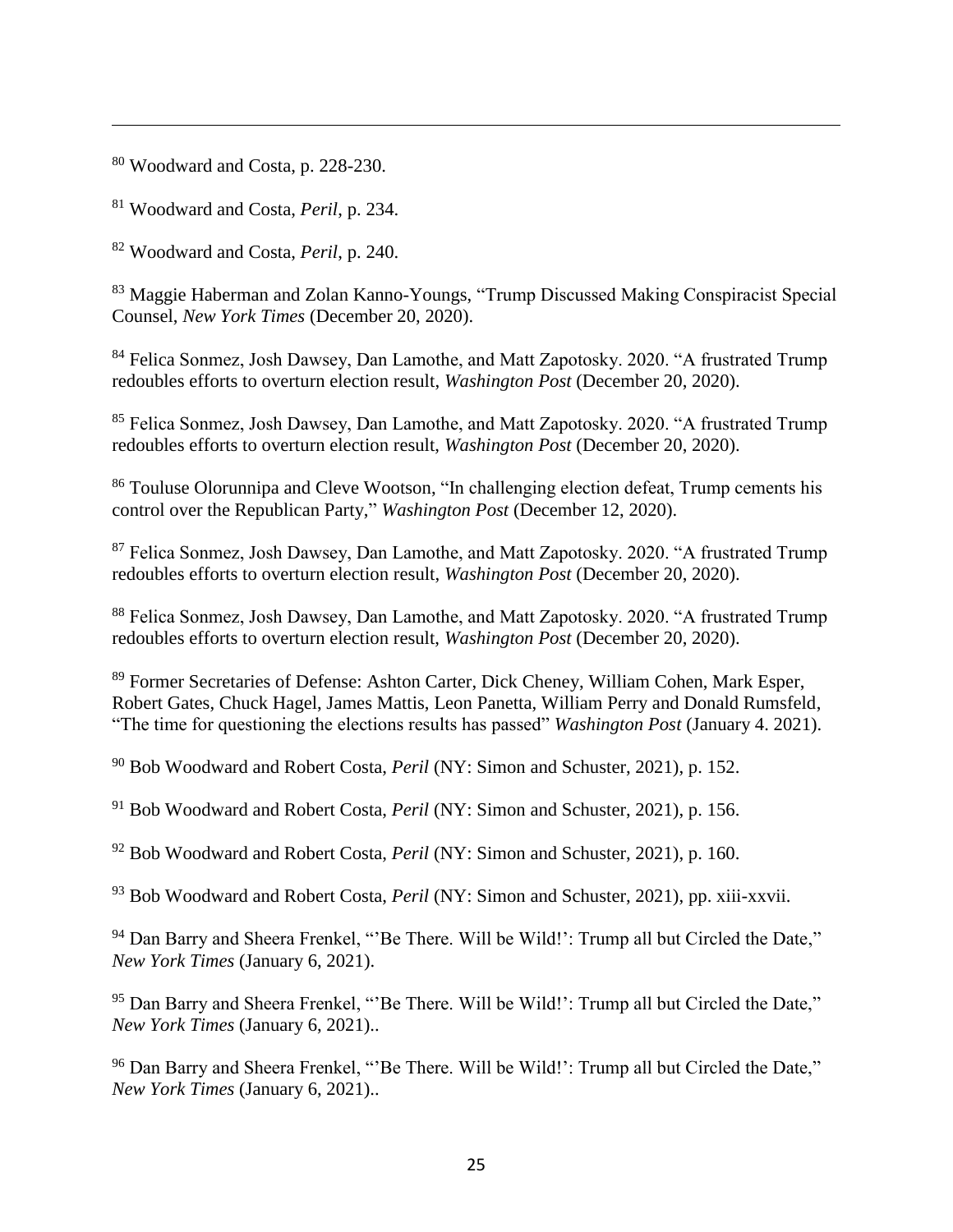$\overline{a}$  $97$  Dan Barry and Sheera Frenkel, "'Be There. Will be Wild!': Trump all but Circled the Date," *New York Times* (January 6, 2021)..

98 Dan Barry and Sheera Frenkel, "'Be There. Will be Wild!': Trump all but Circled the Date," *New York Times* (January 6, 2021)..

<sup>99</sup> Dan Barry and Sheera Frenkel, "'Be There. Will be Wild!': Trump all but Circled the Date," *New York Times* (January 6, 2021).

<sup>100</sup> Luke Broadwater, "Bannon Found In Contempt Of Congress," *New York Times* (October 22, 2021).

<sup>101</sup> Philip Bump, "Bannon's Jan. 6 role walks the thin line between revolutionary rhetoric and revolution," *Washingotn Post* (October 20, 2021).

<sup>102</sup> Dan Barry and Sheera Frenkel, "'Be There. Will be Wild!': Trump all but Circled the Date," *New York Times* (January 6, 2021).

<sup>103</sup> Dan Barry and Sheera Frenkel, "'Be There. Will be Wild!': Trump all but Circled the Date," *New York Times* (January 6, 2021).

<sup>104</sup> ABC News, "President Trump speaks at Save American Rally in Washington," *ABC News* (January 7, 2021).

 $105$  Spencer Hsu, Rhel Weiner, and Anne Marimow, "Retired firefighter accused of attacking police, man carrying Confederate flag charged in Capitol riots," *Washington Post* (January 14, 2021). The previous evening, on January 5, Trump told his campaign to issue a statement that Pence agreed with Trump that the Vice President could ignore the certified electoral votes in Congress. This was a direct lie. Woodward and Costa, *Peri*l, p. 234.

<sup>106</sup> Peter Baker, Maggie Haberman, and Annie Karni, "Pence Reached His Limit With Trump. It Wasn't Pretty." *New York Times* (January 12, 2021).

<sup>107</sup> ABC News, "President Trump speaks at Save American Rally in Washington," *ABC News* (January 7, 2021).

<sup>108</sup> Peter Baker, Peter. 2021. "A Mob and the Breach of Democracy: The Violent End of the Trump Era," *New York Times* (January 6, 2021).

<sup>109</sup> Kim Bellware, "Sen. Hawley rebuked by home state paper as having' blood on his hands,"" *Washington Post* (January 7, 2021).

<sup>110</sup> Washington Post staff, "The Attack: The Jan. 6 siege of the U.S. Capitol was neither a spontaneous act nor an isolated event," *Washington Post* (October 31, 2021).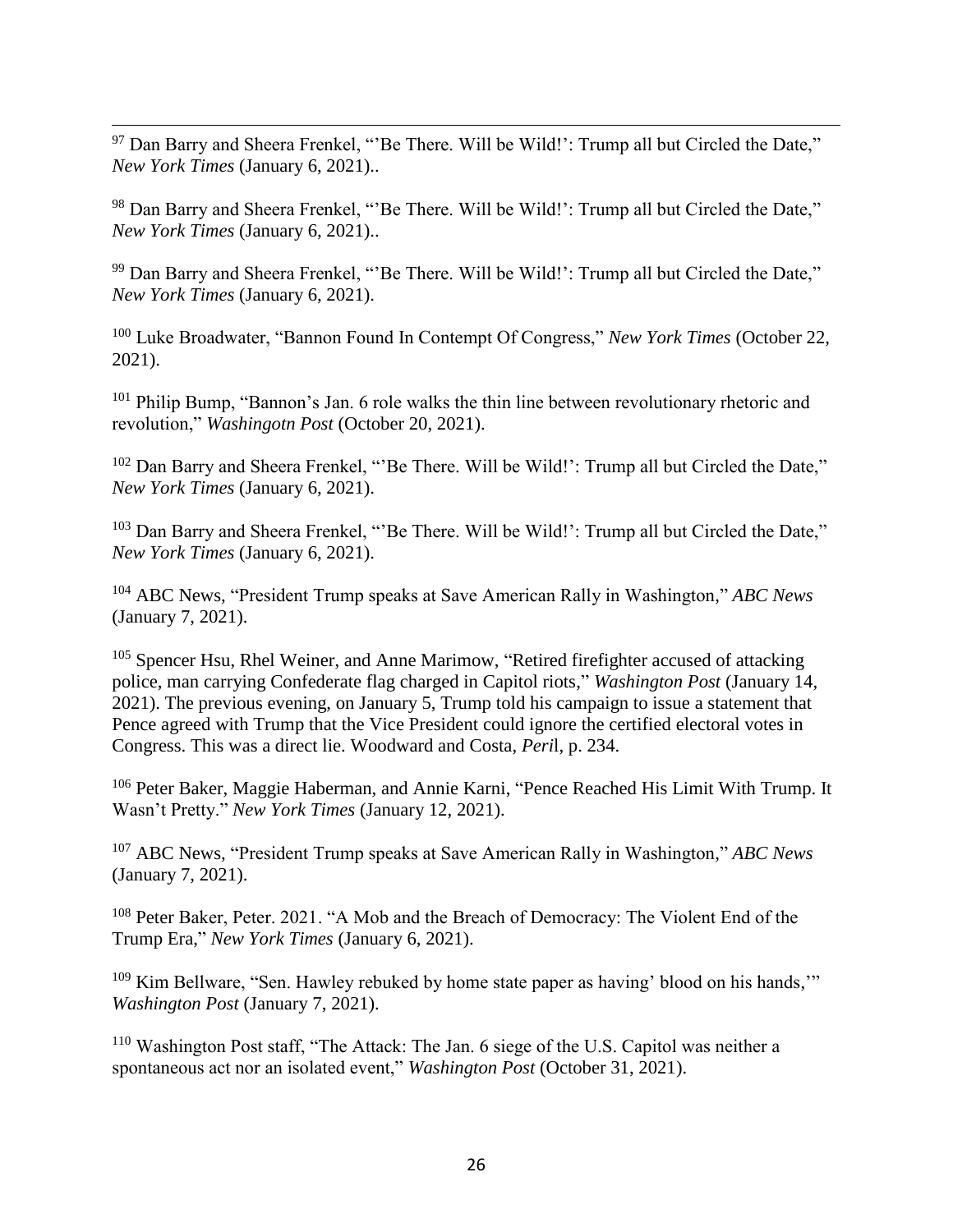$\overline{a}$ <sup>111</sup> Maggie Haberman, "Trump told Crowd 'You Will Never Take Back Our Country With Weakness,'" *New York Times* (January 6, 2021).

<sup>112</sup> Maggie Haberman, "Trump told Crowd 'You Will Never Take Back Our Country With Weakness,'" *New York Times* (January 6, 2021).

<sup>113</sup> Rosalind Helderman, Jon Swaine, and Michelle Ye Hee Lee, "Despite Trump's intensive hunt for voter fraud, officials in key states have so far identified just a small number of possible cases," *Washington Post* (December 23, 2020).

<sup>114</sup> Peter Baker, Peter. 2021. "A Mob and the Breach of Democracy: The Violent End of the Trump Era," *New York Times* (January 6, 2021).6.

<sup>115</sup> Teo Armus, "House rejects challenge to Biden's win in Pennsylvania," *Washington Post* (January 7, 2021).

<sup>116</sup> Rosalind Helderman, Jon Swaine, and Michelle Ye Hee Lee, "Despite Trump's intensive hunt for voter fraud, officials in key states have so far identified just a small number of possible cases," *Washington Post* (December 23, 2020).

<sup>117</sup> Rosalind Helderman, Jon Swaine, and Michelle Ye Hee Lee, "Despite Trump's intensive hunt for voter fraud, officials in key states have so far identified just a small number of possible cases," *Washington Post* (December 23, 2020).

<sup>118</sup> A discussion of the "big lie" is found in Adolph Hitler's *Mein Kampf.* He argued that the "big lie" could have powerful effects on the masses. " . . . in the big lie there is always a certain force of credibility; because the broad masses of a nation are always more easily corrupted . . . they more readily fall victims to the big lie than the small lie, since they themselves often tell small lies . . . . It would never come into their head to fabricate colossal untruths, and they would not believe that others could have the impudence to distort the truth so infamously." Although in this passage Hitler was accusing the Jews of deliberate deception, he was projecting his own approach to eliminating Jews from Germany. The point here is not to compare Trump with Hitler, but to point out the psychology of egregious political lies and their effects on large numbers of people. Adolph Hitler, 1939. *Mein Kampf*, 1939 p. 134, translation by James Murphy. Archived by Project Gutenberg:

<http://www.greatwar.nl/books/meinkampf/meinkampf.pdf>

<sup>119</sup> Jane Mayer, "The Big Money Behind the Big Lie," *New Yorker* (August 2, 2021); [Rosalind S.](https://www.washingtonpost.com/people/rosalind-s-helderman/)  [Helderman,](https://www.washingtonpost.com/people/rosalind-s-helderman/) [Emma Brown,](https://www.washingtonpost.com/people/emma-brown/) [Tom Hamburger,](https://www.washingtonpost.com/people/tom-hamburger/) [Josh Dawsey,](https://www.washingtonpost.com/people/josh-dawsey/) "Inside the 'shadow reality world:' promoting the lie that the presidential election was stolen," *Washington Post* (June 24, 2021).

<sup>120</sup> Monmouth University, "Public Supports Both Early Voting And Requiring Photo ID to Vote," (June 21, 2021), Monmouth University [https://www.monmouth.edu/polling](https://www.monmouth.edu/polling-institute/reports/monmouthpoll_US_062121/)[institute/reports/monmouthpoll\\_US\\_062121/](https://www.monmouth.edu/polling-institute/reports/monmouthpoll_US_062121/) ; PRRI, "Understanding QAnon's Connection to American Politics, Religion, and Media Consumption," (May 27, 2021) [https://www.prri.org/research/qanon-conspiracy-american-politics-report/.](https://www.prri.org/research/qanon-conspiracy-american-politics-report/)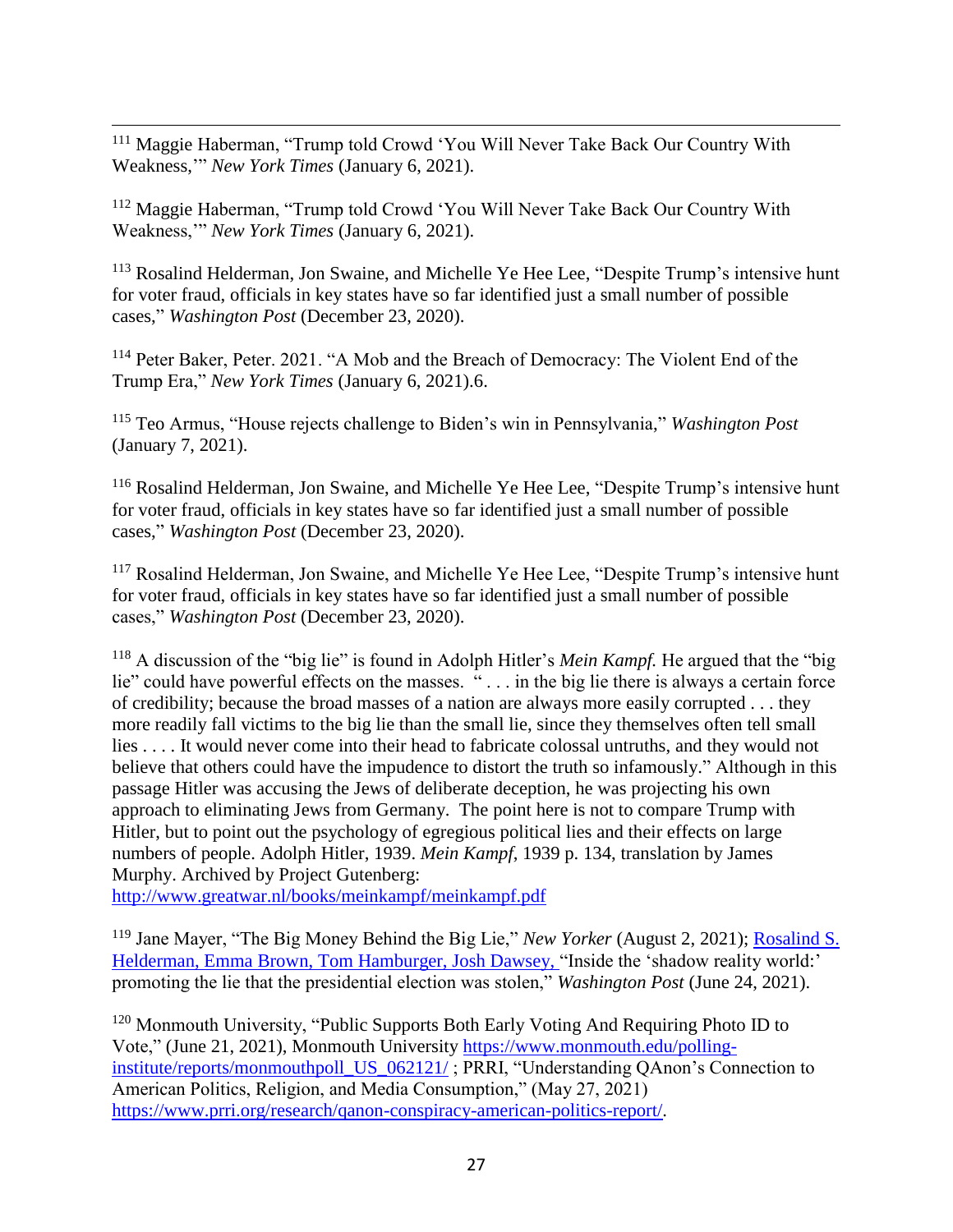121 Brittany Shammas, "Congressman compared Capitol rioters to tourists," *Washington Post* (May 18, 2021).

 $\overline{a}$ 

<sup>122</sup> Amy Bardner, Kate Rabinowitz, and Harry Stevens, "How GOP-backed voting measures could create hurdles for tens of millions of voters," *Washington Post* (March 11, 2021)**;** Stephen Fowler, "What Does Georgia's New Voting Law SB 202 Do?" *GPB News*, (March 27, 2021), <https://www.gpb.org/news/2021/03/27/what-does-georgias-new-voting-law-sb-202-do>

<sup>123</sup> Brennan Center for Justice, "Voting Laws Roundup: October 2021" **(**October 4, 2021) [https://www.brennancenter.org/our-work/research-reports/voting-laws-roundup-october-2021.](https://www.brennancenter.org/our-work/research-reports/voting-laws-roundup-october-2021)

<sup>124</sup> Mick Corasaniti and Reid Epstein, "How Republican States Are Expanding Their Power Over Elections," *New York Times* (June 19, 2021). States United Democracy Center, A Democracy Crisis in the Making, April 22, 2021. <https://s3.documentcloud.org/documents/20688594/democracy-crisis-report-april-21.pdf>

Reid J. Epstein, "Wisconsin Republicans Push to Take Over the State's Elections," *New York Times* (November 19, 2021).

 $125$  Bipartisan Brennan Center for Justice, "Election Officials Under Attack," (June 16, 2021); [https://www.brennancenter.org/sites/default/files/2021-06/BCJ-129%20ElectionOfficials\\_v7.pdf.](https://www.brennancenter.org/sites/default/files/2021-06/BCJ-129%20ElectionOfficials_v7.pdf) Washington Post staff, "The Attack: The Jan. 6 siege of the U.S. Capitol was neither a spontaneous act nor an isolated event," *Washington Post* (October 31, 2021). Michael Wines, "After a Nightmare Year, Election Officials are Quitting," *Washington Post* (July 2, 2021). Michele Carew, Partisan attacks drove me out of my job as a Texas elections official, *Washington Post* (November 1, 2021).

<sup>126</sup> Linda So and Jason Szep, "Reuters unmasks Trump supporters who terrified U.S. election workers," *Reuters* (November 9, 2021). Katie Benner, "F.B.I. Tracks Threats Made To Personnel At Schools," *New York Times* (November 17, 2021).

<sup>127</sup> Catie Edmondson, "House Democrats Press for Censure of Republican Over a Video," *New York Times* (November 17, 2021).

<sup>128</sup> Public Religion Research Institute, "Cultural Change and Anxiety in America," PRRI Research (November 1, 2021). [https://www.prri.org/research/competing-visions-of-america-an](https://www.prri.org/research/competing-visions-of-america-an-evolving-identity-or-a-culture-under-attack/)[evolving-identity-or-a-culture-under-attack/](https://www.prri.org/research/competing-visions-of-america-an-evolving-identity-or-a-culture-under-attack/)

<sup>129</sup> Robert O'Harrow, Andrew Tran, and Derek Hawkins, "Data shows a surge in homegrown incidents not seen in a quarter-century, *Washington Post* (April 12, 2021).

<sup>130</sup> Mike Allen, "Exclusive audio: Trump defends threats to 'hang' Pence," Axios (November 12, 2021).

<sup>131</sup> Washington Post Staff, "Where Republicans in Congress stand on Trump's false claim of winning the election," *Washington Post* (December 15, 2020).